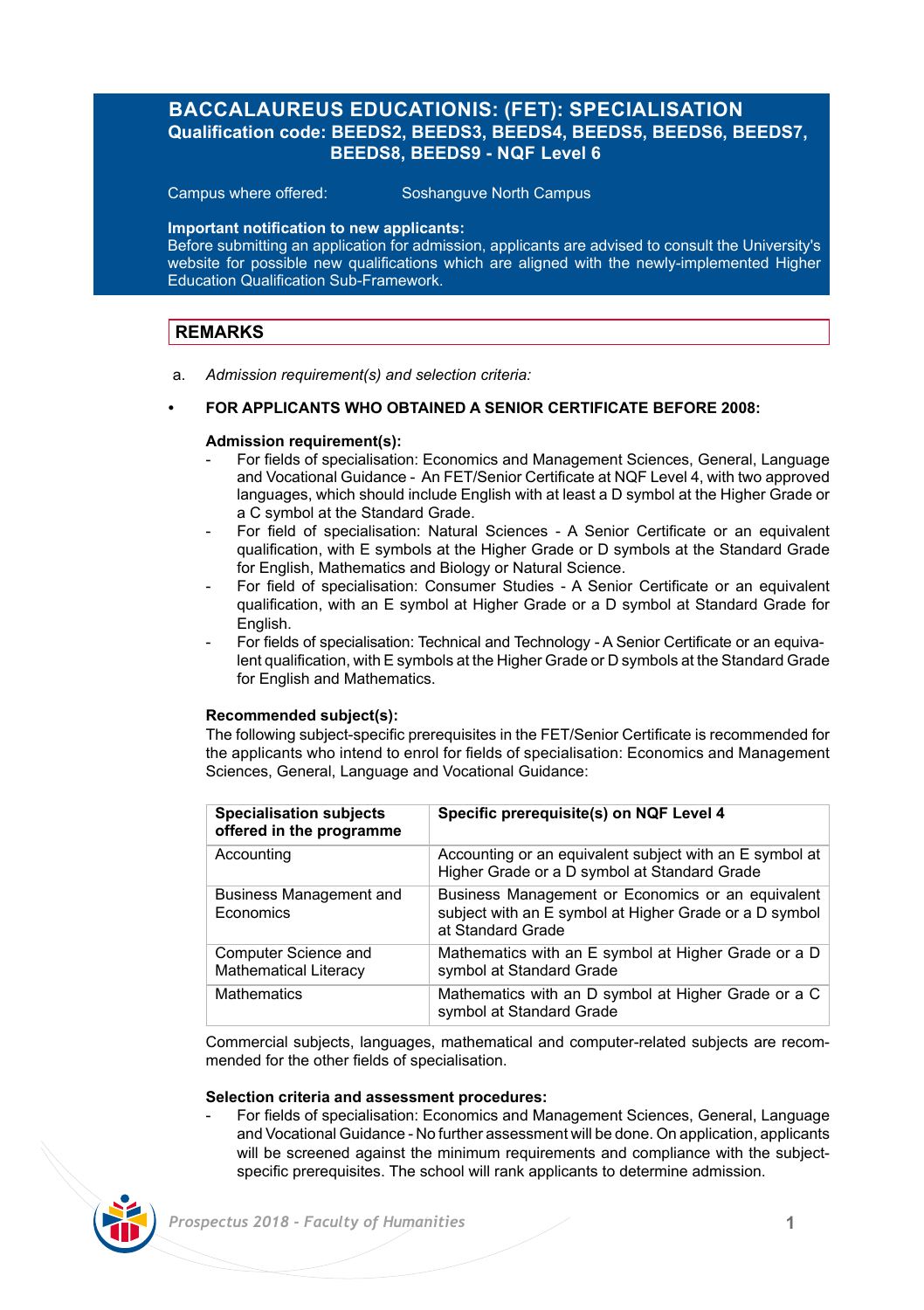- For all other fields of specialisation - Admission is subject to selection.

### • **FOR APPLICANTS WHO OBTAINED A NATIONAL SENIOR CERTIFICATE IN OR AFTER 2008:**

## **FIELD(S) OF SPECIALISATION:**

- **Economics and Management Sciences**
- **General**
- **Language**
- Vocational Guidance

### **Admission requirement(s):**

A National Senior Certificate with a bachelor's degree endorsement, or an equivalent qualification, with an achievement level of at least 4 for English (home language or first additional language), 3 for a second language and 3 for Mathematics or Mathematical Literacy.

A minimum score of 4 is required if Mathematics or Mathematical Literacy is intended as a major field of specialisation.

### **Recommended subject(s):**

In order for students to be successful in their chosen subjects, they should meet the following subject-specific prerequisites in the FET/Senior Certificate:

| <b>Specialisation subjects</b><br>offered in the Programme | Specific prerequisite(s) on NQF Level 4                                                     |
|------------------------------------------------------------|---------------------------------------------------------------------------------------------|
| Accounting                                                 | Accounting or an equivalent subject with a minimum<br>score of 3                            |
| Business Management and<br>Economics                       | Business Studies or Economics or an equivalent subject<br>with a minimum score of 3         |
| <b>Computer Science</b>                                    | Mathematics with a minimum score of 3                                                       |
| <b>Mathematics</b>                                         | Mathematics with a minimum score of 4                                                       |
| <b>Mathematical Literacy</b>                               | Mathematics with a minimum score of 3 or Mathematical<br>Literacy with a minimum score of 4 |

### **Selection criteria:**

- To be considered for this qualification, applicants must have an Admission Point Score (APS) of at least **22**.
- Applicants can only be considered for the programme if the minimum admission requirements with an achievement rating of 4 or better in four of the six subjects have been met.

### **Assessment procedures:**

No further assessment will be done. Applicants who achieve the minimum APS will be considered until the programme complement is full. The school will rank applicants to determine admission.

## **FIELD OF SPECIALISATION:**

- *Consumer Studies*

### **Admission requirement(s)**

A National Senior Certificate with a bachelor's degree endorsement or an equivalent qualification, with an achievement level of at least 4 for English (home language or first additional language) and 3 for Mathematics or a 4 for Mathematical Literacy.

### **Selection criteria:**

To be considered for this qualification, applicants must have an Admission Point Score (APS) of at least **20** (for Mathematics) or **21** (for Mathematical Literacy).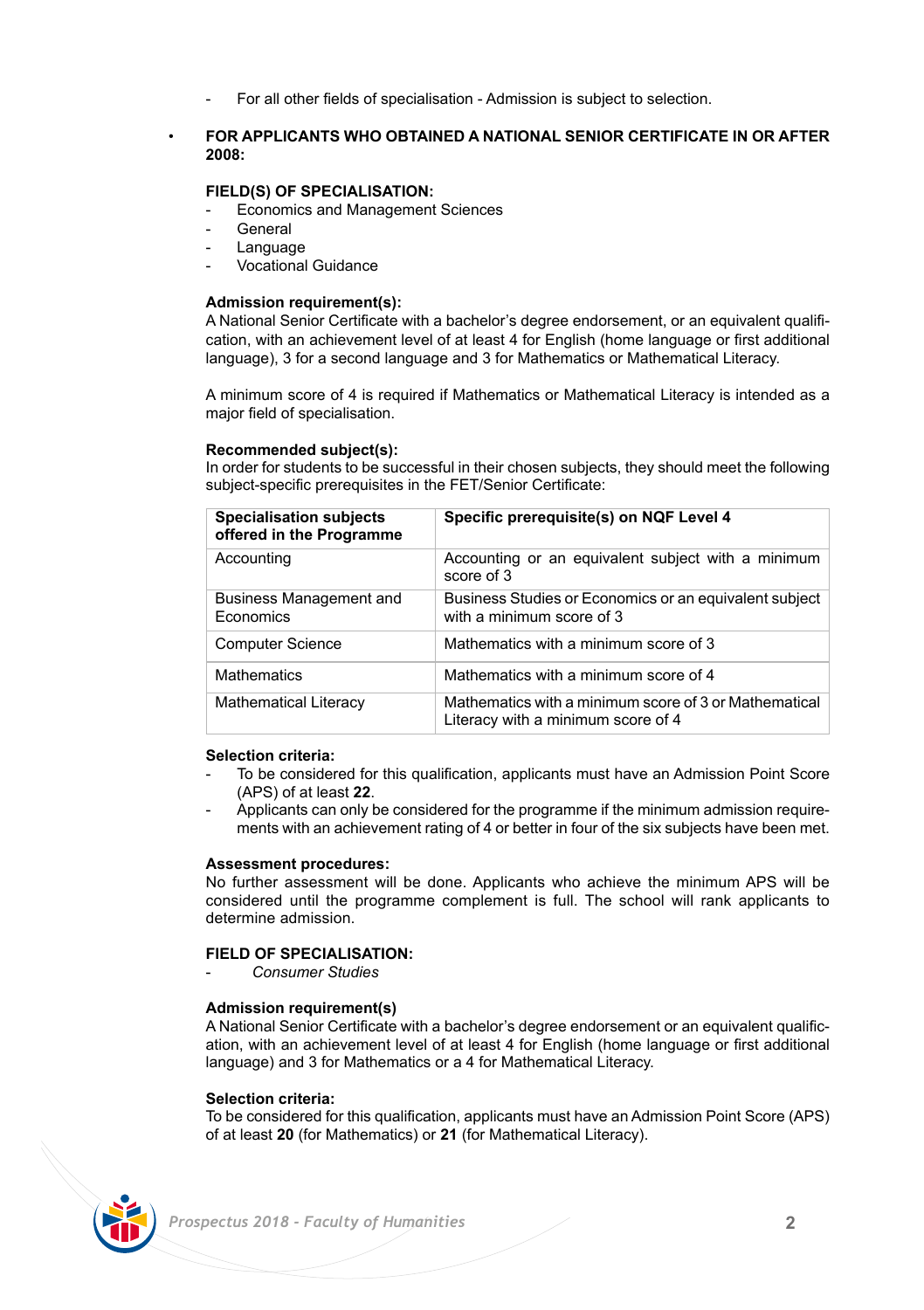### **Recommended subject(s):**

Agricultural Sciences, Consumer Studies, Life Sciences, Physical Sciences.

### **FIELD(S) OF SPECIALISATION:**

- **Technical**
- **Technology**

### **Admission requirement(s)**

 A National Senior Certificate with a bachelor's degree endorsement or an equivalent qualification, with an achievement level of at least 4 for English (home language or first additional language), 4 for Physical Science and 4 for Mathematics.

FET college students who has a National Senior Certificate with a Diploma endorsement or an equivalent qualification, with an achievement level of at least 4 for English (home language or first additional language), 2 for Physical Science and 3 for Mathematics. In addition to the National Senior Certificate, students must also have passed N4 courses with 50% in the relevant subjects, i.e. Electro-technics or Electronics, and Industrial Electronics (for Electrical Technology), or Mechanotechnology and Power Machine (for Mechanical Technology) or Building and Structural Construction and Building and Structural Surveying (for Civil Technology).

FET college students who has NC-V and above qualifications with a pass (D symbols and above) in Mathematics, Science, Technology, Engineering Graphics, Electrical Engineering, Mechanical Engineering and Civil Engineering will also be considered.

### **Selection criteria:**

To be considered for this qualification, applicants must have an Admission Point Score (APS) of at least **22**.

### **Recommended subject(s):**

Civil Technology, Electrical Technology, Engineering Graphics and Design, Mechanical Technology.

## **FIELD OF SPECIALISATION:**

Natural Sciences

### **Admission requirement(s):**

A National Senior Certificate or an equivalent qualification, with a bachelor's degree endorsement or an equivalent qualification, with an achievement level of at least 3 for English (home language or first additional language), 4 for Mathematics, 4 for Life Sciences, 4 for Physical Sciences and 3 for any further additional language.

### **Recommended subject(s):**

Agricultural Sciences, Life Sciences, Mathematics.

### **Selection criteria:**

To be considered for this qualification, applicants must have an Admission Point Score (APS) of at least **22**.

### **Assessment procedures:**

No further assessment will be done. Applicants who achieve the minimum APS will be considered until the programme complement is full. The school will rank applicants to determine admission.

- *b. Minimum duration:* Four years.
- *c. Presentation:*  Day classes.

![](_page_2_Picture_25.jpeg)

 *Prospectus 2018 - Faculty of Humanities* **3**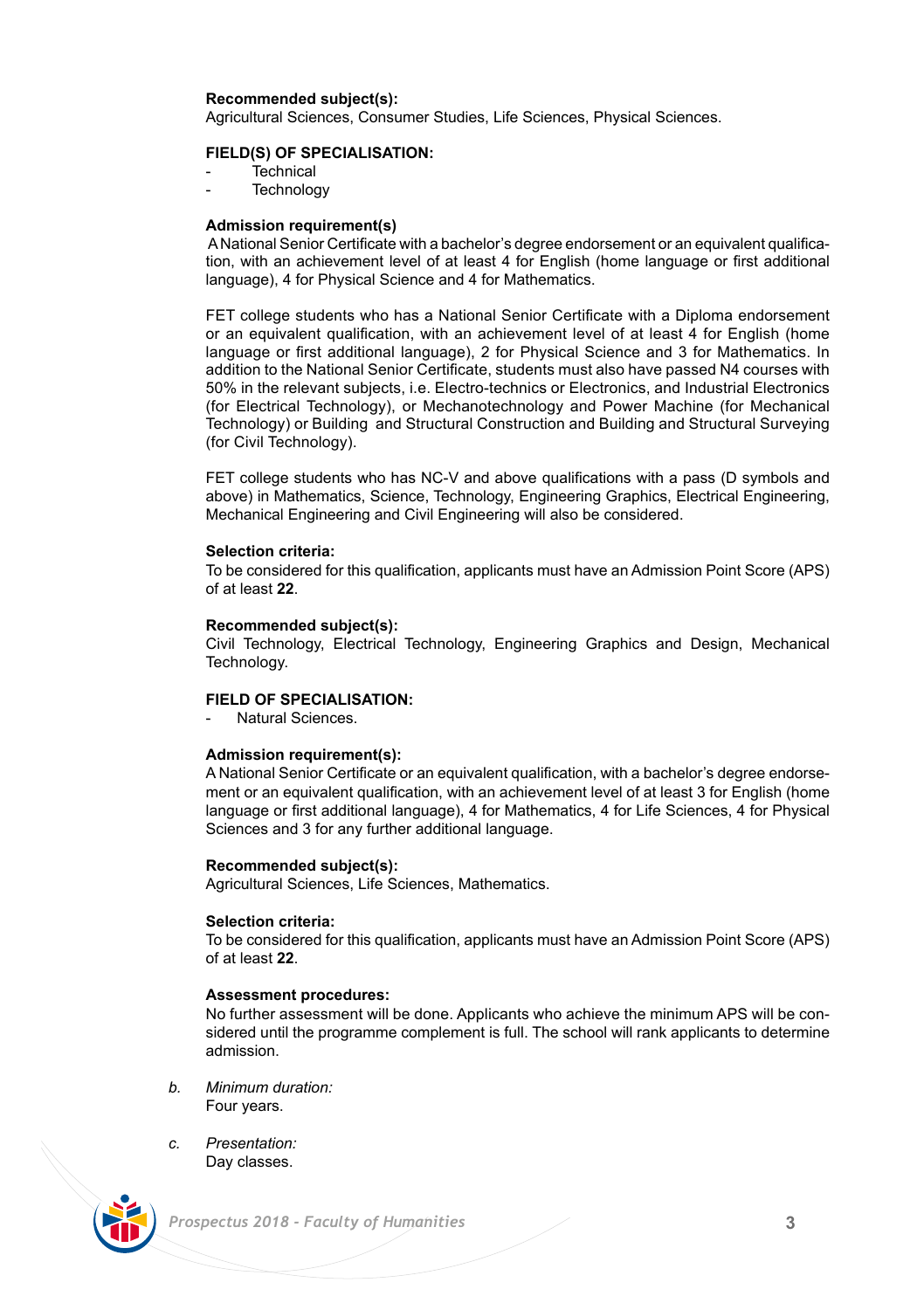- *d. Intake for the qualification:* January only.
- *e. Exclusion and readmission:* See Chapter 2 of Students' Rules and Regulations.
- *f. Recognition of Prior Learning (RPL), equivalence and status:* See Chapter 30 of Students' Rules and Regulations.
- *g. Economical class groupings:* The departmental committee reserves the right to limit the choice of subjects with a view to economical class groupings.
- *h. Subject credits:* Subject credits are shown in brackets after each subject.

Key to asterisks:

Information does not correspond to information in Report 151. (Deviations approved by the Senate in August 2005, March 2006, September 2007, May 2009, August 2010 and SENEX on 22 June 2011.)

## **CURRICULUM**

## **THE SUBJECTS PRINTED IN BOLD ARE NOT FOR REGISTRATION PURPOSES.**

**FIRST YEAR**

| <b>CODE</b>    | <b>SUBJECT</b>                                       | <b>CREDIT</b> | <b>PREREQUISITE SUBJECT(S)</b> |
|----------------|------------------------------------------------------|---------------|--------------------------------|
| COE100T        | Communication in English I                           | $(0,080)^*$   |                                |
| EGT100T        | Educational Management I*                            | (0,030)       |                                |
| GSD100T        | <b>General Subject Didactics I</b>                   |               |                                |
| GSD10PT        | General Subject Didactics: Didactics I               | (0, 150)      |                                |
| GSD10QT        | General Subject Didactics: Educational<br>Practice I | (0,050)       |                                |
| <b>TOE100T</b> | Theory of Education I*                               | (0,030)       |                                |
|                |                                                      |               |                                |

**plus one\* of the following languages as determined by the school:**

| CMO <sub>100</sub> T | Communication in Northern Sotho I | $(0.030)^*$ |
|----------------------|-----------------------------------|-------------|
| CMT100T              | Communication in Tswana I         | $(0.030)^*$ |
| CZU110T              | Communication in IsiZulu I        | $(0.030)^*$ |
| KOA100T              | Communication in Afrikaans I      | $(0.030)^*$ |

## **plus three subjects from one of the following options:**

## **OPTION 1: CONSUMER STUDIES (BEEDS6) (Managed by the Department of Mathematics, Science and Business Education)**

| CSS100T | Consumer Studies I          | (0,200) |
|---------|-----------------------------|---------|
| FNU110T | Food and Nutrition I        | (0,200) |
| HTK110T | Hotelkeeping and Catering I | (0,200) |
| MLY100T | Mathematical Literacy I*    | (0,200) |

## **OPTION 2: ECONOMICS AND MANAGEMENT SCIENCES (BEEDS2) (Managed by the Department of Mathematics, Science and Business Education).**

## **Students must ensure that they register in any one of the following combinations:**

• Business Management I, Computer Applications Technology I and Economics I; **or**

| Prospectus 2018 - Faculty of Humanities |  |  |
|-----------------------------------------|--|--|
|                                         |  |  |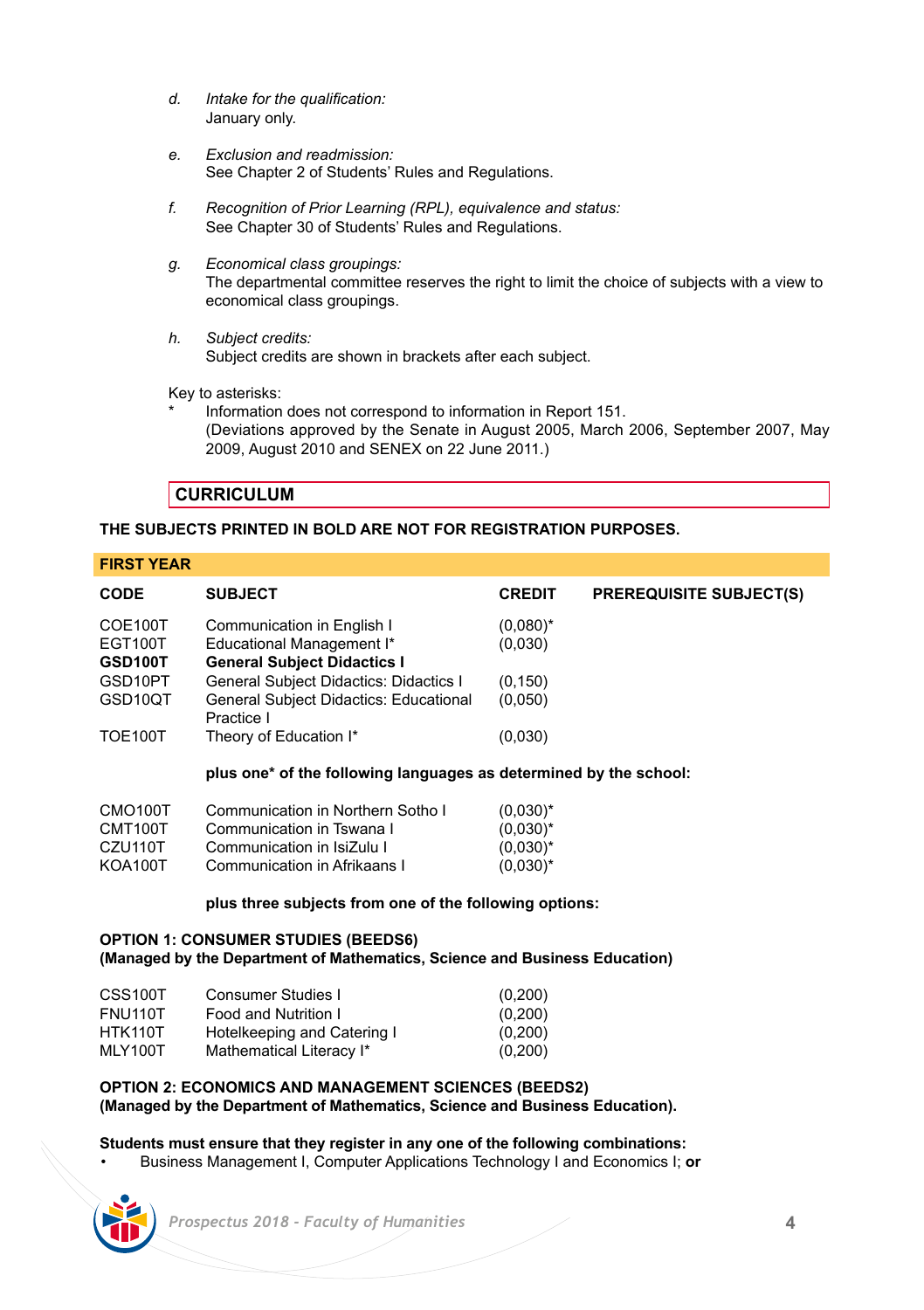- Accounting I, Computer Applications Technology I and Economics I; **or**
- Accounting I, Business Management I and Computer Applications Technology I; **or**
- Accounting I, Business Management I and Economics I; **or**
- Computer Applications Technology I, Computer Science I and Mathematics I.

| Accounting I                        | (0, 200) |
|-------------------------------------|----------|
| <b>Business Management I</b>        | (0, 200) |
| Computer Applications Technology I* | (0, 200) |
| Computer Science I                  | (0, 200) |
| Economics I*                        | (0, 200) |
| Mathematics I                       | (0, 200) |
|                                     |          |

## **OPTION 3: GENERAL (BEEDS3)**

## **(Managed by the Department of Mathematics, Science and Business Education).**

## **Students must ensure that they register in any one of the following combinations:**

- Business Management I, Life Orientation I and Mathematical Literacy I; **or**
- Computer Applications Technology I, Life Orientation I and Mathematical Literacy I

| <b>BMN130T</b> | <b>Business Management I</b>        | (0,200)  |
|----------------|-------------------------------------|----------|
| CAY100T        | Computer Applications Technology I* | (0, 200) |
| LIO100T        | Life Orientation I*                 | (0,200)  |
| MLY100T        | Mathematical Literacy I*            | (0,200)  |

## **OPTION 4: LANGUAGE (BEEDS4)**

### **(Managed by the School of Education)**

| AFE150T        | Afrikaans (Education) I      | (0,200) |
|----------------|------------------------------|---------|
| <b>ENE130T</b> | English (Education) I        | (0,200) |
| MLY100T        | Mathematical Literacy I*     | (0,200) |
| SNE110T        | Northern Sotho (Education) I | (0,200) |
| <b>TSE110T</b> | Tswana (Education) I         | (0,200) |

## **OPTION 5: NATURAL SCIENCES (BEEDS7)**

## **(Managed by the Department of Mathematics, Science and Business Education)**

| <b>BIE100T</b> | Biology (Education) I     | (0, 200) |
|----------------|---------------------------|----------|
| CMS110T        | Computer Science I        | (0, 200) |
| CYE100T        | Chemistry (Education) I   | (0,200)  |
| <b>FWS100T</b> | <b>Physical Science I</b> | (0,200)  |
| <b>MAT150E</b> | Mathematics I             | (0,200)  |
| <b>MLY100T</b> | Mathematical Literacy I*  | (0, 200) |

## **OPTION 6: TECHNICAL (BEEDS8)**

## **(Managed by the Department of Technology and Vocational Education)**

| CMS110T        | Computer Science I                 | (0,200)  |
|----------------|------------------------------------|----------|
| CVY100T        | Civil Technology I*                | (0,200)  |
| EGD100T        | Engineering Graphics and Design I* | (0,200)  |
| ELY100T        | Electrical Technology I*           | (0,200)  |
| <b>MAT150E</b> | Mathematics I                      | (0,200)  |
| <b>MHY100T</b> | Mechanical Technology I*           | (0,200)  |
| MLY100T        | Mathematical Literacy I*           | (0, 200) |

## **OPTION 7: TECHNOLOGY (BEEDS9)**

## **(Managed by the Department of Technology and Vocational Education)**

| CMS <sub>110</sub> T | Computer Science I                      | (0,200) |
|----------------------|-----------------------------------------|---------|
| ENT100T              | Entrepreneurship I (for repeaters only) | (0,200) |

![](_page_4_Picture_23.jpeg)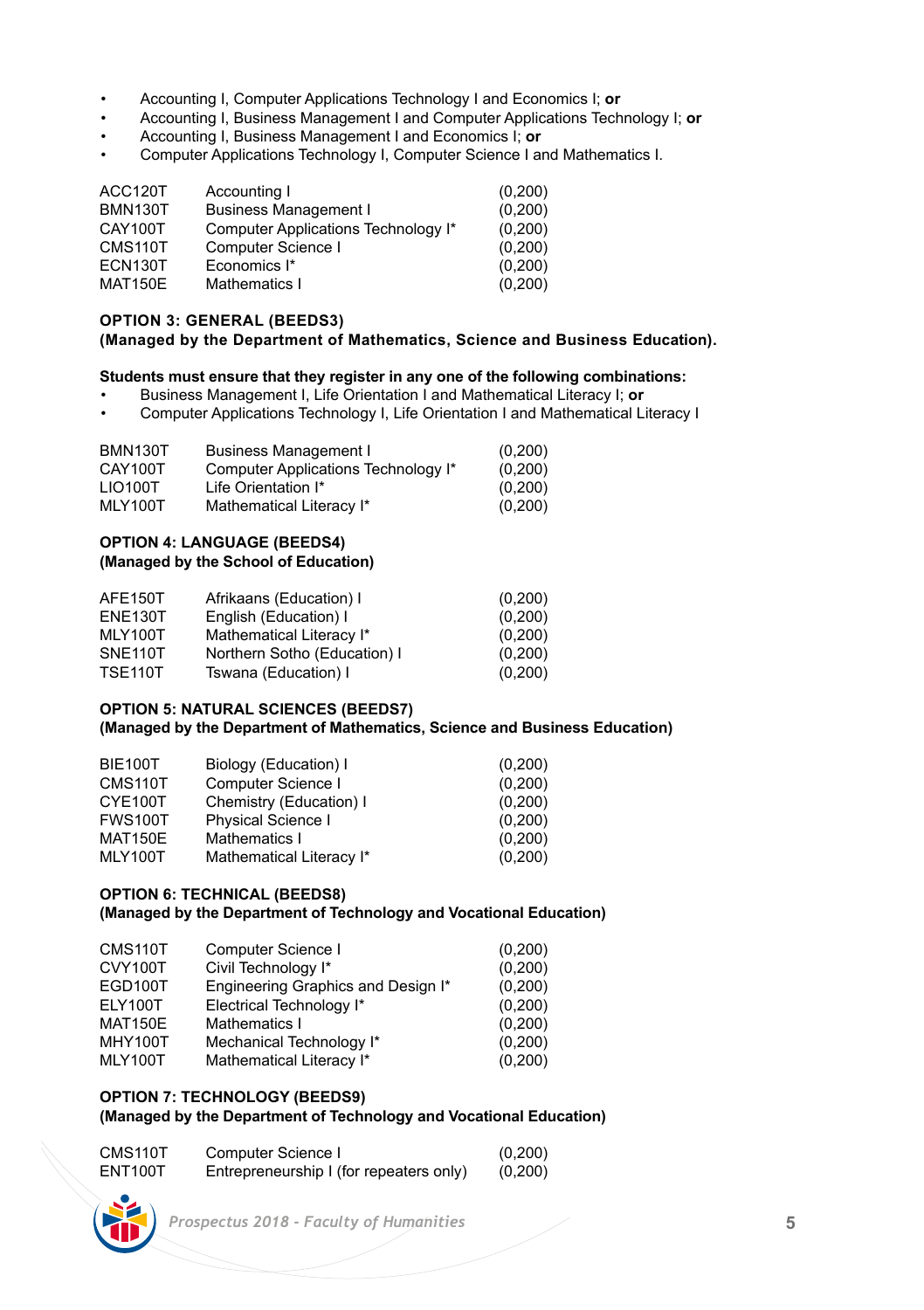| <b>MAT150E</b> | Mathematics I                                   | (0, 200) |
|----------------|-------------------------------------------------|----------|
| MLY100T        | Mathematical Literacy I (for repeaters<br>only) | (0, 200) |
| TCD100T        | Technological Design I                          | (0, 200) |
| <b>THE110A</b> | Technology (Senior Phase) I*                    | (0, 200) |

### **OPTION 8: VOCATIONAL GUIDANCE (BEEDS5) (Managed by the Department of Educational Foundation)**

| LIO100T | Life Orientation I*               | (0, 200) |
|---------|-----------------------------------|----------|
| SGC100T | School Guidance and Counselling I | (0, 200) |
|         | TOTAL CREDITS FOR THE FIRST YEAR: | 0.970    |

### **SECOND YEAR**

| <b>CODE</b>                                 | <b>SUBJECT</b>                                                                                   | <b>CREDIT</b>       | <b>PREREQUISITE SUBJECT(S)</b>                                           |
|---------------------------------------------|--------------------------------------------------------------------------------------------------|---------------------|--------------------------------------------------------------------------|
| COE200T<br><b>EGT200T</b><br><b>GSD200T</b> | Communication in English II<br>Educational Management II*<br><b>General Subject Didactics II</b> | (0,045)<br>(0,060)  | Communication in English I<br><b>Educational Management I</b>            |
| GSD20PT<br>GSD20QT                          | General Subject Didactics: Didactics II<br>General Subject Didactics: Educational<br>Practice II | (0, 160)<br>(0,050) | <b>General Subject Didactics I</b><br><b>General Subject Didactics I</b> |
| SLO100T<br><b>TOE200T</b>                   | Skills and Life Orientation I<br>Theory of Education II*                                         | (0.080)<br>(0,060)  | Theory of Education I                                                    |

### **plus one of the following languages as determined by the school:**

| CMO <sub>200</sub> T | Communication in Northern Sotho II | (0,025) | Communication in Northern<br>Sotho I |
|----------------------|------------------------------------|---------|--------------------------------------|
| CMT <sub>200</sub> T | Communication in Tswana II         | (0,025) | Communication in Tswana I            |
| CZU200T              | Communication in IsiZulu II        | (0,025) | Communication in IsiZulu I           |
| <b>KOA200T</b>       | Communication in Afrikaans II      | (0,025) | Communication in Afrikaans I         |

## **plus two subjects from one of the following options:**

### **OPTION 1: CONSUMER STUDIES (BEEDS6) (Managed by the Department of Mathematics, Science and Business Education)**

| CSS200T | Consumer Studies II          | (0,250)  | Consumer Studies I          |
|---------|------------------------------|----------|-----------------------------|
| FNU210T | Food and Nutrition II        | (0, 250) | Food and Nutrition I        |
| HTK210T | Hotelkeeping and Catering II | (0, 250) | Hotelkeeping and Catering I |
| MLY200T | Mathematical Literacy II*    | (0,250)  | Mathematical Literacy I     |

## **OPTION 2: ECONOMICS AND MANAGEMENT SCIENCES (BEEDS2) (Managed by the Department of Mathematics, Science and Business Education).**

### **Students must ensure that they register in any one of the following combinations:**

- Business Management II, Computer Applications Technology II and Economics II; **or**
- Accounting II, Computer Applications Technology II and Economics II; **or**
- Accounting II, Business Management II and Computer Applications Technology II; **or**
- Accounting II, Business Management II and Economics II; **or**
- Computer Applications Technology II, Computer Science II and Mathematics II.

| ACC220T | Accounting II                        | (0,250) | Accounting I                 |
|---------|--------------------------------------|---------|------------------------------|
| BMN240T | <b>Business Management II</b>        | (0.250) | Business Management I        |
| CAY200T | Computer Applications Technology II* | (0,250) | <b>Computer Applications</b> |
|         |                                      |         | Technology I                 |

![](_page_5_Picture_18.jpeg)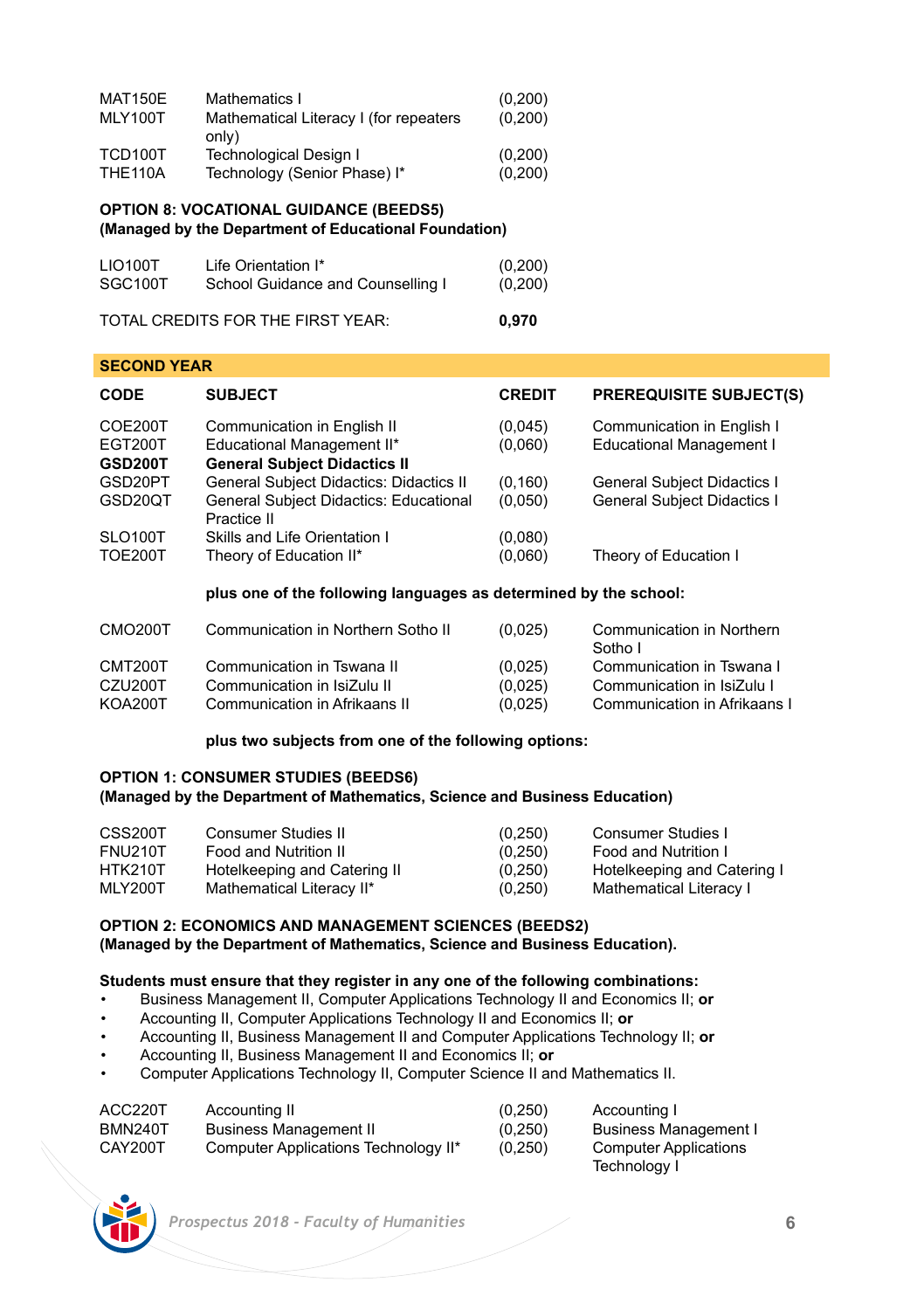| CMS200T | Computer Science II | (0,250) | Computer Science I |
|---------|---------------------|---------|--------------------|
| ECN220T | Economics II*       | (0,250) | Economics I        |
| MAT260E | Mathematics II      | (0,250) | Mathematics I      |

## **OPTION 3: GENERAL (BEEDS3)**

### **(Managed by the Department of Mathematics, Science and Business Education).**

## **Students must ensure that they register in any one of the following combinations:**

- Business Management II, Life Orientation II and Mathematical Literacy II; **or**
- Computer Applications Technology II, Life Orientation II and Mathematical Literacy II

| (0, 250)                                                                                                                   | <b>Business Management I</b> |
|----------------------------------------------------------------------------------------------------------------------------|------------------------------|
| (0,250)                                                                                                                    | <b>Computer Applications</b> |
|                                                                                                                            | Technology I                 |
| (0,250)                                                                                                                    | Life Orientation I           |
| (0,250)                                                                                                                    | Mathematical Literacy I      |
| <b>Business Management II</b><br>Computer Applications Technology II*<br>Life Orientation II*<br>Mathematical Literacy II* |                              |

## **OPTION 4: LANGUAGE (BEEDS4) (Managed by the School of Education)**

| AFE210T        | Afrikaans (Education) II      | (0, 250) | Afrikaans (Education) I      |
|----------------|-------------------------------|----------|------------------------------|
| <b>ENE210T</b> | English (Education) II        | (0.250)  | English (Education) I        |
| MLY200T        | Mathematical Literacy II*     | (0,250)  | Mathematical Literacy I      |
| SNE210T        | Northern Sotho (Education) II | (0,250)  | Northern Sotho (Education) I |
| <b>TSE210T</b> | Tswana (Education) II         | (0,250)  | Tswana (Education) I         |

## **OPTION 5: NATURAL SCIENCES (BEEDS7) (Managed by the Department of Mathematics, Science and Business Education)**

| BIE200T | Biology (Education) II     | (0,250) | Biology (Education) I     |
|---------|----------------------------|---------|---------------------------|
| CMS200T | Computer Science II        | (0.250) | Computer Science I        |
| CYE200T | Chemistry (Education) II   | (0.250) | Chemistry (Education) I   |
| FWS200T | <b>Physical Science II</b> | (0.250) | <b>Physical Science I</b> |
| MAT260E | Mathematics II             | (0,250) | Mathematics I             |
| MLY200T | Mathematical Literacy II*  | (0,250) | Mathematical Literacy I   |

# **OPTION 6: TECHNICAL (BEEDS8)**

# **(Managed by the Department of Technology and Vocational Education)**

| CMS200T        | Computer Science II                 | (0,250)  | Computer Science I                |
|----------------|-------------------------------------|----------|-----------------------------------|
| CVY200T        | Civil Technology II*                | (0,250)  | Civil Technology I                |
| EGD200T        | Engineering Graphics and Design II* | (0, 250) | Engineering Graphics and Design I |
| ELY200T        | Electrical Technology II*           | (0,250)  | <b>Electrical Technology I</b>    |
| MAT260E        | Mathematics II                      | (0,250)  | Mathematics I                     |
| <b>MHY200T</b> | Mechanical Technology II*           | (0,250)  | Mechanical Technology I           |
| MLY200T        | Mathematical Literacy II*           | (0,250)  | Mathematical Literacy I           |
|                |                                     |          |                                   |

## **OPTION 7: TECHNOLOGY (BEEDS9)**

## **(Managed by the Department of Technology and Vocational Education)**

| CMS200T                   | Computer Science II                                             | (0.250)             | Computer Science I                                    |
|---------------------------|-----------------------------------------------------------------|---------------------|-------------------------------------------------------|
| ENT200T                   | Entrepreneurship II (for repeaters only)                        | (0,250)             | Entrepreneurship I                                    |
| MAT260E                   | Mathematics II                                                  | (0.250)             | Mathematics I                                         |
| MLY200T                   | Mathematical Literacy II (for repeaters<br>only)                | (0,250)             | Mathematical Literacy I                               |
| TCD200T<br><b>THE230T</b> | <b>Technological Design II</b><br>Technology (Senior Phase) II* | (0,250)<br>(0, 250) | Technological Design I<br>Technology (Senior Phase) I |

![](_page_6_Picture_17.jpeg)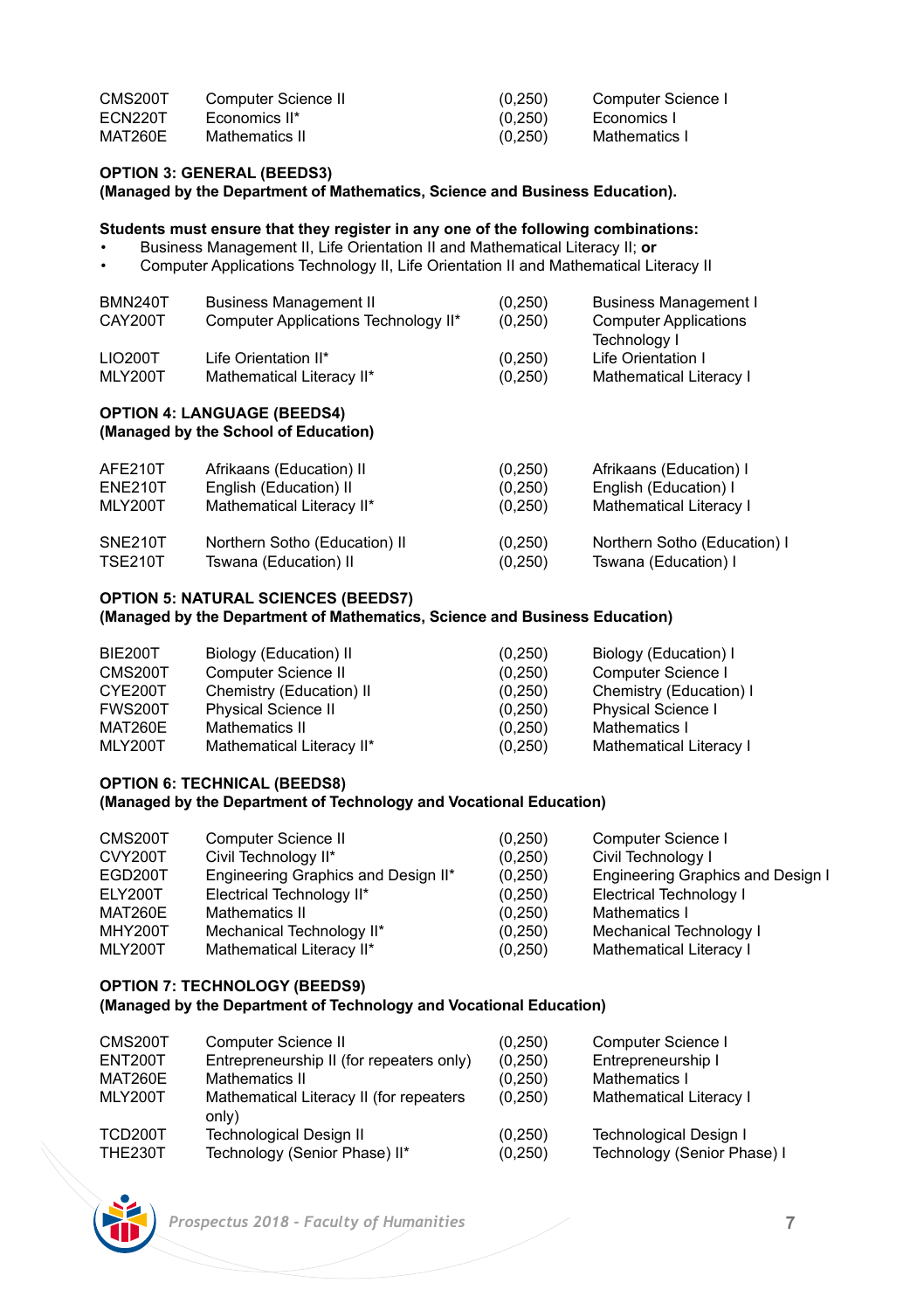## **OPTION 8: VOCATIONAL GUIDANCE (BEEDS5) (Managed by the Department of Educational Foundation)**

| LIO200T | Life Orientation II*               | (0.250) | Life Orientation I                   |
|---------|------------------------------------|---------|--------------------------------------|
| SGC200T | School Guidance and Counselling II | (0.250) | School Guidance and<br>Counselling I |
|         | TOTAL CREDITS FOR THE SECOND YEAR: | 0,980   |                                      |

## **THIRD YEAR CODE SUBJECT CREDIT PREREQUISITE SUBJECT(S)** COE300T Communication in English III (0,050) Communication in English II<br>
EGT300T Educational Management III\* (0,060) Educational Management II EGT300T Educational Management III\*<br> **GSD300T** General Subiect Didactics I **GSD300T General Subject Didactics III**<br>GSD30PT General Subject Didactics: Did GSD30PT General Subject Didactics: Didactics III (0,150)\* General Subject Didactics II<br>GSD30QT General Subject Didactics: Educational (0.050)\* General Subject Didactics II General Subject Didactics: Educational Practice III SLO200T Skills and Life Orientation II (0,100) Skills and Life Orientation I<br>TOE300T Theory of Education III\* (0.060) Theory of Education II Theory of Education III\*

## **plus two subjects from one of the following options:**

### **OPTION 1: CONSUMER STUDIES (BEEDS6) (Managed by the Department of Mathematics, Science and Business Education)**

| CSS300T | Consumer Studies III          | (0,250) | Consumer Studies II          |
|---------|-------------------------------|---------|------------------------------|
| FNU310T | Food and Nutrition III        | (0,250) | Food and Nutrition II        |
| HTK310T | Hotelkeeping and Catering III | (0,250) | Hotelkeeping and Catering II |
| MLY300T | Mathematical Literacy III*    | (0,250) | Mathematical Literacy II     |

## **OPTION 2: ECONOMICS AND MANAGEMENT SCIENCES (BEEDS2) (Managed by the Department of Mathematics, Science and Business Education).**

## **Students must ensure that they register in any one of the following combinations:**

- Business Management III, Computer Applications Technology III and Economics III; **or**
- Accounting III, Computer Applications Technology III and Economics III; **or**
- Accounting III, Business Management III and Computer Applications Technology III; **or**
- Accounting III, Business Management III and Economics III; **or**
- Computer Applications Technology III, Computer Science III and Mathematics III.

| ACC320T<br>BMN340T | Accounting III<br><b>Business Management III</b> | (0,250)<br>(0, 250) | Accounting II<br><b>Business Management II</b> |
|--------------------|--------------------------------------------------|---------------------|------------------------------------------------|
| CAY300T            | Computer Applications Technology III*            | (0,250)             | <b>Computer Applications</b><br>Technology II  |
| CMS310T            | Computer Science III                             | (0, 250)            | Computer Science II                            |
| ECN320T            | Economics III*                                   | (0, 250)            | Economics II                                   |
| MAT340E            | Mathematics III                                  | (0, 250)            | Mathematics II                                 |

## **OPTION 3: GENERAL (BEEDS3)**

**(Managed by the Department of Mathematics, Science and Business Education).** 

## **Students must ensure that they register in any one of the following combinations:**

- Business Management III, Life Orientation III and Mathematical Literacy III; **or**
- Computer Applications Technology III, Life Orientation III and Mathematical Literacy II

| BMN340T | <b>Business Management III</b>        | (0,250)  | <b>Business Management II</b> |
|---------|---------------------------------------|----------|-------------------------------|
| CAY300T | Computer Applications Technology III* | (0, 250) | <b>Computer Applications</b>  |
|         |                                       |          | Technology II                 |

![](_page_7_Picture_20.jpeg)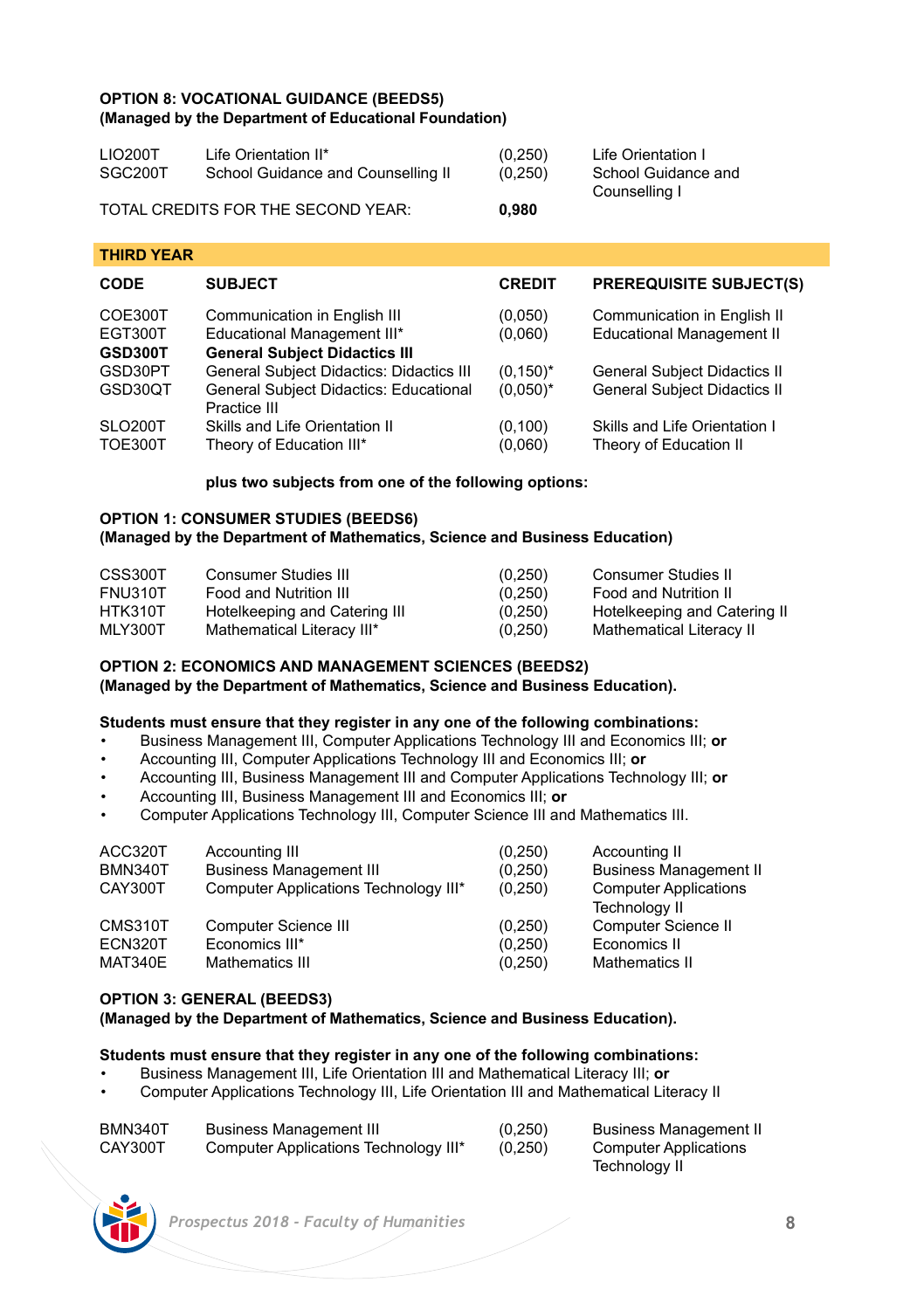| LIO300T | Life Orientation III*      | (0, 250) | Life Orientation II      |
|---------|----------------------------|----------|--------------------------|
| MLY300T | Mathematical Literacy III* | (0,250)  | Mathematical Literacy II |

## **OPTION 4: LANGUAGE (BEEDS4) (Managed by the School of Education)**

| AFE300T        | Afrikaans (Education) III      | (0, 250) | Afrikaans (Education) II      |
|----------------|--------------------------------|----------|-------------------------------|
| ENE300T        | English (Education) III        | (0.250)  | English (Education) II        |
| MLY300T        | Mathematical Literacy III*     | (0, 250) | Mathematical Literacy II      |
| SNE310T        | Northern Sotho (Education) III | (0.250)  | Northern Sotho (Education) II |
| <b>TSE310T</b> | Tswana (Education) III         | (0, 250) | Tswana (Education) II         |

## **OPTION 5: NATURAL SCIENCES (BEEDS7) (Managed by the Department of Mathematics, Science and Business Education)**

| BIE300T        | Biology (Education) III     | (0,250)  | Biology (Education) II     |
|----------------|-----------------------------|----------|----------------------------|
| CMS310T        | Computer Science III        | (0, 250) | Computer Science II        |
| CYE300T        | Chemistry (Education) III   | (0, 250) | Chemistry (Education) II   |
| <b>FWS300T</b> | <b>Physical Science III</b> | (0,250)  | <b>Physical Science II</b> |
| MAT340E        | Mathematics III             | (0,250)  | Mathematics II             |
| MLY300T        | Mathematical Literacy III*  | (0,250)  | Mathematical Literacy II   |

## **OPTION 6: TECHNICAL (BEEDS8)**

## **(Managed by the Department of Technology and Vocational Education)**

| CMS310T | Computer Science III                 | (0, 250) | Computer Science II                   |
|---------|--------------------------------------|----------|---------------------------------------|
| CVY300T | Civil Technology III*                | (0, 250) | Civil Technology II                   |
| EGD300T | Engineering Graphics and Design III* | (0, 250) | Engineering Graphics and<br>Design II |
| ELY300T | Electrical Technology III*           | (0, 250) | Electrical Technology II              |
| MAT340E | Mathematics III                      | (0.250)  | Mathematics II                        |
| MHY300T | Mechanical Technology III*           | (0, 250) | Mechanical Technology II              |
| MLY300T | Mathematical Literacy III*           | (0, 250) | Mathematical Literacy II              |

## **OPTION 7: TECHNOLOGY (BEEDS9)**

## **(Managed by the Department of Technology and Vocational Education)**

| CMS310T        | Computer Science III                              | (0, 250) | Computer Science II            |
|----------------|---------------------------------------------------|----------|--------------------------------|
| ENT300T        | Entrepreneurship III (for repeaters only)         | (0,250)  | Entrepreneurship II            |
| MAT340E        | Mathematics III                                   | (0, 250) | Mathematics II                 |
| MLY300T        | Mathematical Literacy III (for repeaters<br>only) | (0,250)  | Mathematical Literacy II       |
| TCD300T        | <b>Technological Design III</b>                   | (0, 250) | <b>Technological Design II</b> |
| <b>THE330T</b> | Technology (Senior Phase) III*                    | (0,250)  | Technology (Senior Phase) II   |

## **OPTION 8: VOCATIONAL GUIDANCE (BEEDS5) (Managed by the Department of Educational Foundation)**

| LIO300T<br>SGC300T | Life Orientation III*<br>School Guidance and Counselling III | (0.250)<br>(0.250) | Life Orientation II<br>School Guidance and<br>Counselling II |
|--------------------|--------------------------------------------------------------|--------------------|--------------------------------------------------------------|
|                    | TOTAL CREDITS FOR THE THIRD YEAR:                            | 0.970              |                                                              |

![](_page_8_Picture_13.jpeg)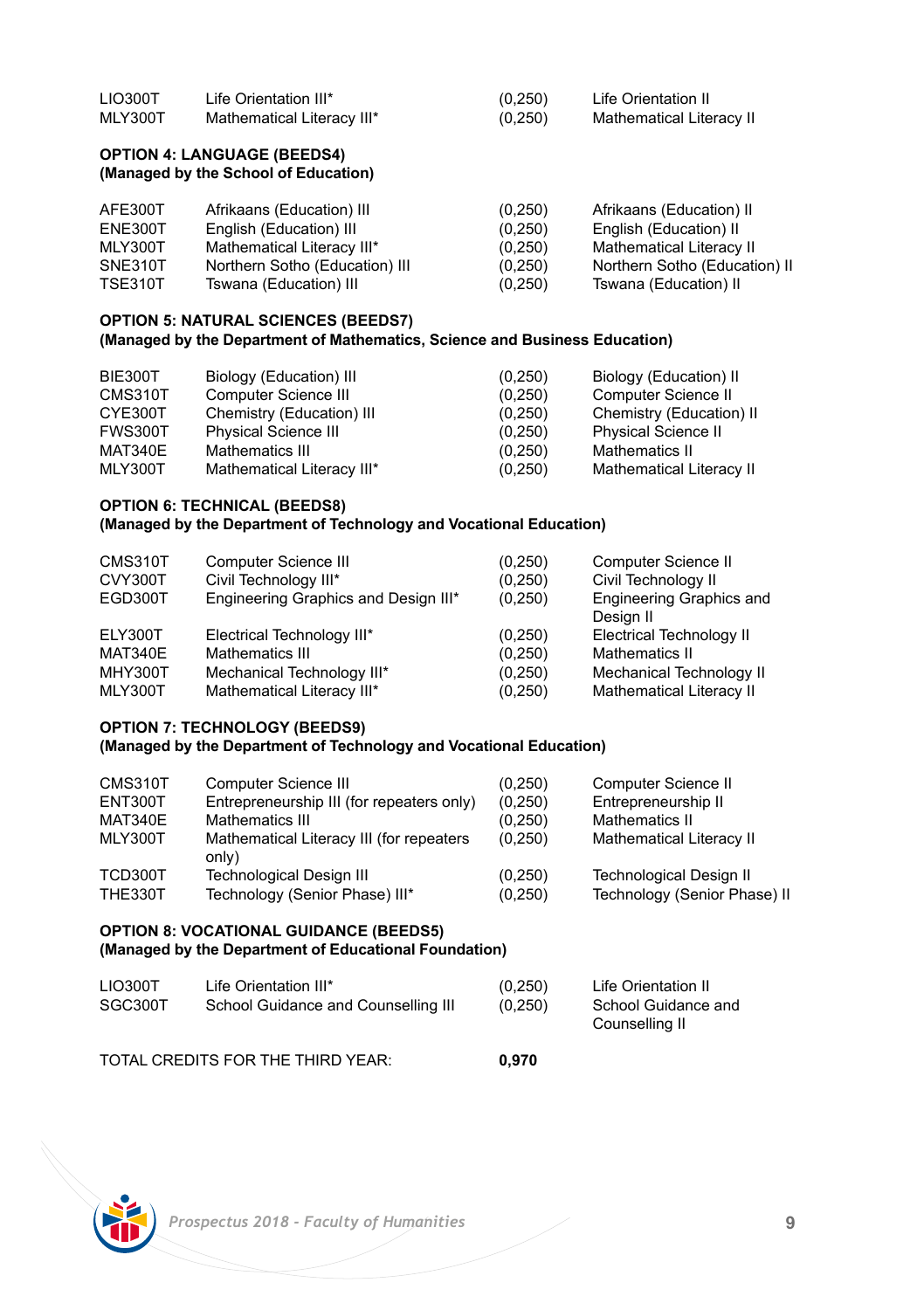| <b>FOURTH YEAR</b>                       |                                                                                                                                         |                                 |                                                                           |  |
|------------------------------------------|-----------------------------------------------------------------------------------------------------------------------------------------|---------------------------------|---------------------------------------------------------------------------|--|
| <b>CODE</b>                              | <b>SUBJECT</b>                                                                                                                          | <b>CREDIT</b>                   | <b>PREREQUISITE SUBJECT(S)</b>                                            |  |
| <b>FIRST SEMESTER</b>                    |                                                                                                                                         |                                 |                                                                           |  |
| <b>EGT401T</b><br>GSD401T<br>SMC301T     | Educational Management IV*<br><b>General Subject Didactics IV</b><br>Skills and Life Orientation: Sport<br>Management and Coaching III* | (0, 125)<br>(0, 250)<br>(0,080) | <b>Educational Management III</b><br><b>General Subject Didactics III</b> |  |
| <b>TOE401T</b>                           | Theory of Education IV*                                                                                                                 | (0, 125)                        | Theory of Education III                                                   |  |
| TOTAL CREDITS FOR THE SEMESTER:<br>0,580 |                                                                                                                                         |                                 |                                                                           |  |

### **SECOND SEMESTER**

**On completion of all the above subjects. If the prerequisite subjects have been passed, and permission has been granted by the Department, this subject may also be taken in the first semester.** 

| EUP401T | <b>Education Practice</b>            | (0,500) |
|---------|--------------------------------------|---------|
|         | TOTAL CREDITS FOR THE SEMESTER:      | 0.500   |
|         | TOTAL CREDITS FOR THE FOURTH YEAR:   | 1.080   |
|         | TOTAL CREDITS FOR THE QUALIFICATION: | 4.000   |

## **SUBJECT INFORMATION (OVERVIEW OF SYLLABUS)**

The syllabus content is subject to change to accommodate industry changes. Please note that more detailed syllabus is available at the Department or in the study guide that is applicable to a particular subject. On 27 September 2017, the syllabus content was defined as follows:

## **A**

## **ACCOUNTING l (ACC120T) 1 X 3-HOUR PAPER**

## *(Subject custodian: Department of Mathematics, Science and Business Education)*

Introduction to accounting, accounting concepts and principles, the history of accounting, the accounting equation, adjustments, final accounts and financial statements of sole traders, interpretation of financial statements, stock control systems, bank reconciliation, salaries and wages journal, introduction to partnerships. Application of subject didactic principles to plan, develop and present a lesson on a topic pertaining to the FET curriculum. (Total tuition time: ± 100 hours)

## **ACCOUNTING II (ACC220T) 1 X 3-HOUR PAPER**

*(Subject custodian: Department of Mathematics, Science and Business Education)* 

Introduction to Internal Auditing. Ethics in Accounting. Professional Bodies. Sector accounting. Advanced partnerships. Companies. Close Corporation. Non-profit organisations. Budgeting. (Total tuition time: ± 100 hours)

## **ACCOUNTING III (ACC320T) 1 X 3-HOUR PAPER**

*(Subject custodian: Department of Mathematics, Science and Business Education)* 

Presentation of Financial Statements (Application of IAS 1, GAAP AND IFRS); Provisions and contingent assets and liabilities; Acquisitions and mergers (take-overs); Amalgamations; Capital reconstruction; Contract accounts; Investments (cum div and ex div); Leases; Valuations and liquidations; Introduction to group statements; Deferred taxation; Events after the balance sheet date; Extra-ordinary items with tax implications. Application and integration of the national curriculum, FET Curriculum, Grade 10 -12 and the subject didactics. The development of the appropriate subject policy to demonstrate the organisational, administrative and practical implications on the management of the subject at all levels. (Total tuition time: ± 100 hours)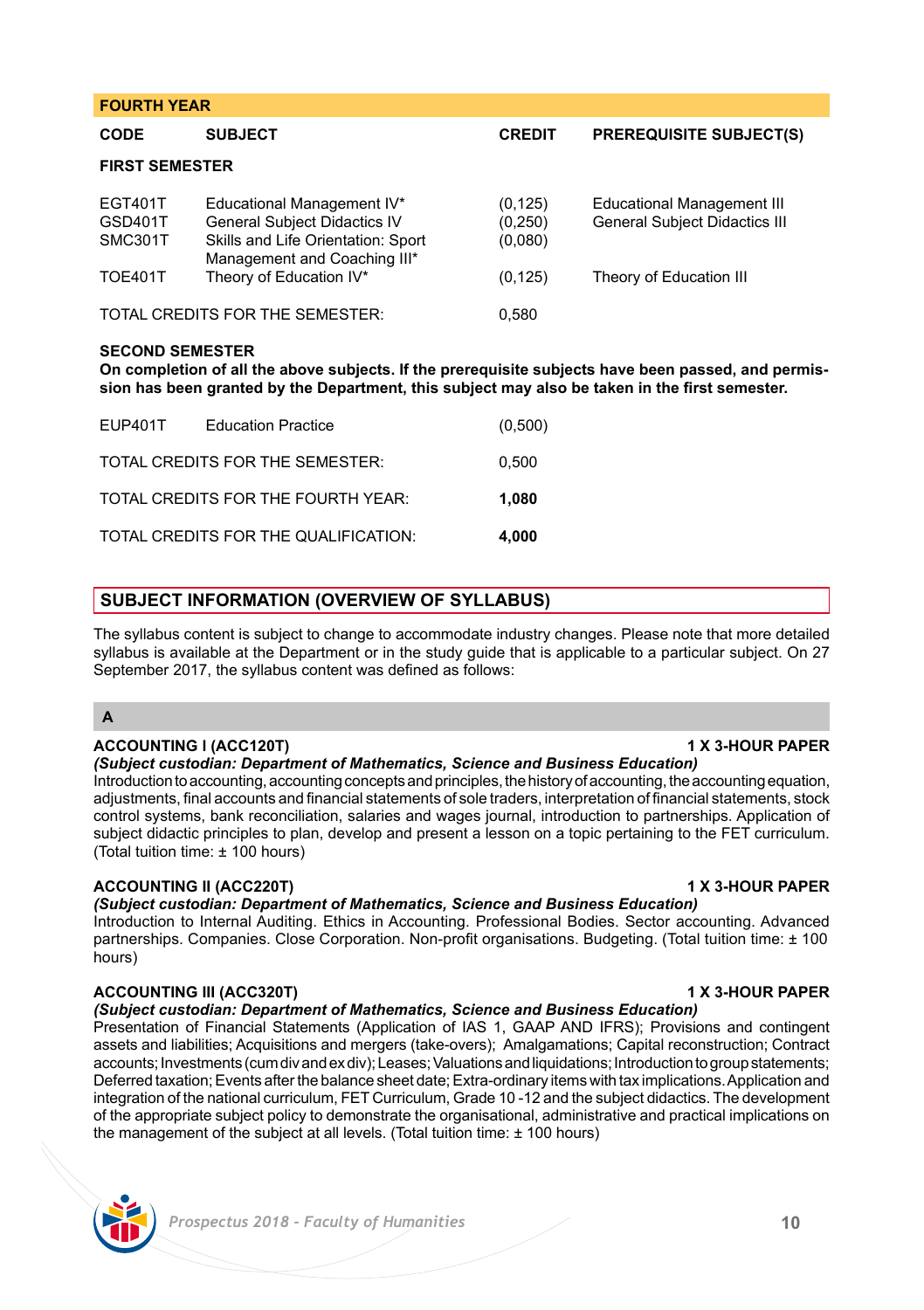### **AFRIKAANS (EDUCATION) I (AFE150T) 2 X 2-HOUR PAPER** *(Subject custodian: Department of Applied Languages)*

Language Studies: improvement of language use with the emphasis on reading and writing skills. Aspects of the Afrikaans vocabulary and the use of reference works on Afrikaans, e.g. dictionaries. Literature Studies: a few Afrikaans short stories to apply the skills developed in Language Studies. Language Studies: improvement of language use with the emphasis on reading and writing skills. Writing coherent essays. Literature Studies: a few Afrikaans poems and verse-technical media to apply the skills developed in Language Studies. Application of subject didactic principles to plan, prepare, develop and present a lesson on a topic pertaining to the national curriculum, FET curriculum Grades 10-11. (Total tuition time: ± 100 hours)

# **AFRIKAANS (EDUCATION) II (AFE210T) 2 X 2-HOUR PAPER**

# *(Subject custodian: Department of Applied Languages)*

Language Studies: Afrikaans phonetics, incorporating the Afrikaans spelling rules. Literature Studies: basic terms in prose (e.g. theme, character portrayal, action, time and space) on the basis of selected novels and short stories. Language Studies: morphology, with the emphasis on word formation and syntax, with particular reference to the linear order of Afrikaans core sentences and the parts of speech they contain. Literature Studies: poetry: a short overview of the study of literature on the basis of representative poems from every period. Application of subject didactic principles pertaining to the national curriculum for FET Grades 10-12, with the emphasis on the application of Subject Assessment Guidelines. (Total tuition time: ± 100 hours)

# **AFRIKAANS (EDUCATION) III (AFE300T) 2 X 2-HOUR PAPER**

# *(Subject custodian: Department of Applied Languages)*

Syntax, with the emphasis on defined sentences, including compound sentences, passive form, indirect speech and denial. Literature Studies: drama theory on the basis of a few plays. Semantics, with the emphasis on word relations and the interconnectedness of texts. Practical writing (essays and letters), incorporating the work of the previous three years. Literature Studies: prose, poetry and plays. A selection of works usually studied at school. Incorporation of the literature studies of the previous three years. Application of the subject didactic principles pertaining to the national curriculum for FET Grades 10-12 and the development of an applicable subject policy for the organisational, administrative and practical components of the management of the subject at all levels. (Total tuition time: ± 100 hours)

## **B**

# **BIOLOGY (EDUCATION) I (BIE100T) 1 X 3-HOUR PAPER**

*(Subject custodian: Department of Mathematics, Science and Business Education)*  An introduction to the microscope and biochemistry, investigating the characteristics of cells and multicellular organisms. The emphasis then shifts to human population ecology/dynamics, ecological relationships, conservation and population. Application of subject didactic principles: to plan, develop and present a lesson on a topic pertaining to the national curriculum, FET curriculum Grades 10-11. (Total tuition time: ± 125 hours)

# **BIOLOGY (EDUCATION) II (BIE200T) 1 X 3-HOUR PAPER**

# *(Subject custodian: Department of Mathematics, Science and Business Education)*

The emphasis is on the physiology and ecology of plants and animals. Viruses, bacteria, fungi, algae, mosses, ferns and seed plants (gymnosperm and angiosperm) are also studied. The animals are divided into two subtypes, the invertebrates, which include the Protozoa (one-celled animals), Coelenterata, Platyhelminthes, Echinodermata, Annelida (earthworm), Molluscs and Arthropoda, and the Vertebrates, which include Pisces, Amphibia, Aves, Reptilia and Mammalia. Application of subject didactic principles pertaining to the national curriculum, FET curriculum Grades 10-12, with the emphasis on the application of the national curriculum, FET Subject Assessment Guidelines. (Total tuition time: ± 125 hours)

# **BIOLOGY (EDUCATION) III (BIE300T) 1 X 3-HOUR PAPER**

*(Subject custodian: Department of Mathematics, Science and Business Education)*  Study on the theories of the origin of the earth and evolution of landforms. Introduction to the concept of biodiversity, including taxonomy (classification), systematics of life forms and morphology and phylogeny of living things. (Total tuition time: ± 125 hours)

# **BUSINESS MANAGEMENT I (BMN130T) 1 X 3-HOUR PAPER**

*(Subject custodian: Department of Mathematics, Science and Business Education)*  Introduction to business management (30%), small business entrepreneurship (50%), administrative function (20%). Applications of subject didactics principles: to plan, develop and present a lesson on a topic pertaining to the national curriculum, FET curriculum Grade 10. (Total tuition time: ± 100 hours)

# *Prospectus 2018 - Faculty of Humanities* **11**

![](_page_10_Picture_28.jpeg)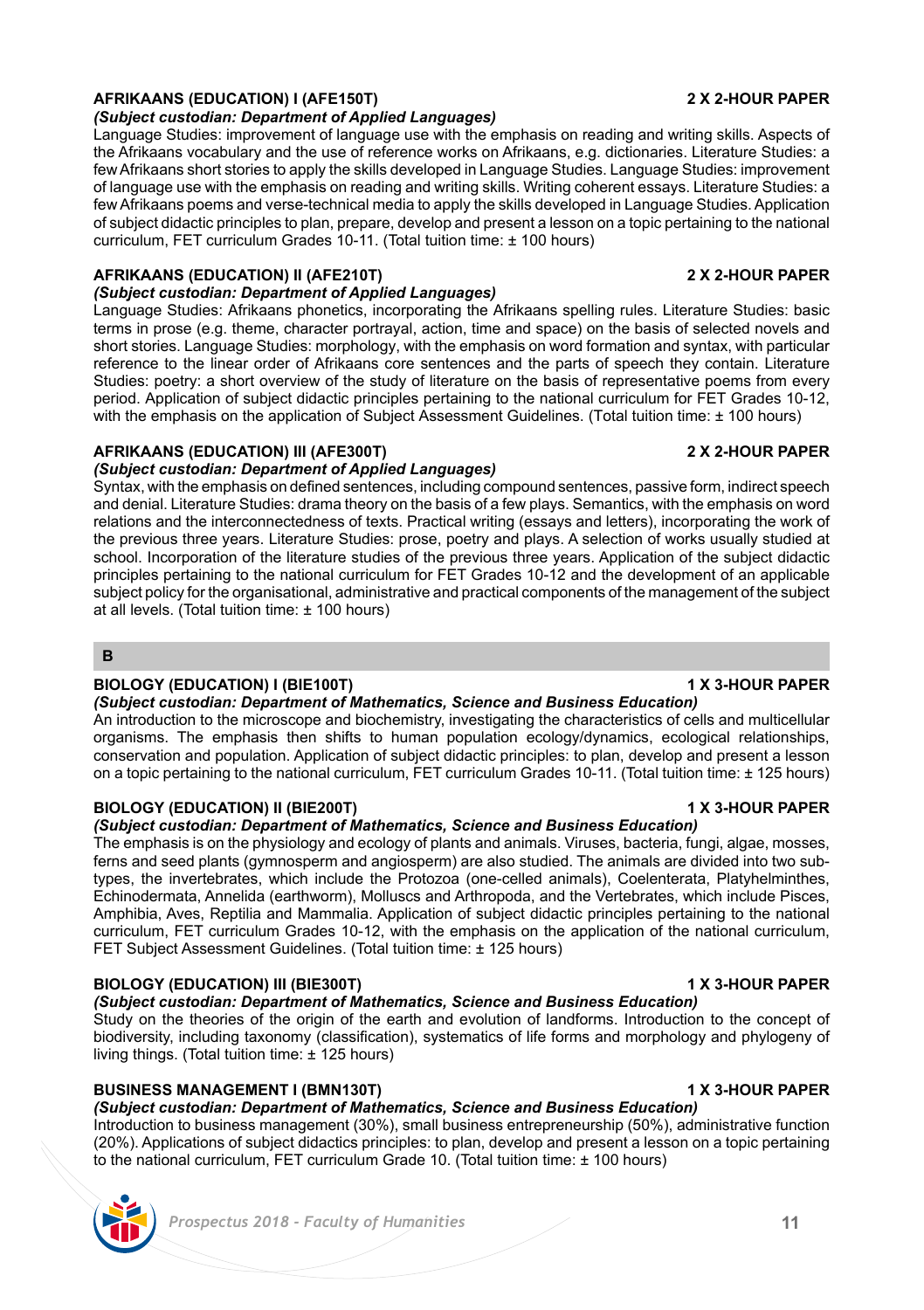### **BUSINESS MANAGEMENT II (BMN240T) 1 X 3-HOUR PAPER** *(Subject custodian: Department of Mathematics, Science and Business Education)*

Principles of management and management process (20%), operations management (30%), public relations management (10%), purchasing management (40%). Applications of subject didactic principles pertaining to the national curriculum, FET Subject Assessment Guidelines. (Total tuition time: ± 100 hours)

# **BUSINESS MANAGEMENT III (BMN340T) 1 X 3-HOUR PAPER**

*(Subject custodian: Department of Mathematics, Science and Business Education)* 

Human Resources Management (30%), marketing management (30%), financial management (30%) and contemporary issues to be selected annually (10%). Application of subject didactic principles of the national curriculum, FET curriculum Grades 10 - 12, as well as the development of an appropriate subject policy to demonstrate the organisational, administrative and practical implications of how the subject is managed at all levels. (Total tuition time: ± 100 hours)

**C**

# **CHEMISTRY (EDUCATION) I (CYE100T) 1 X 3-HOUR PAPER**

*(Subject custodian: Department of Mathematics, Science and Business Education)*  The properties classification and a particle model of matter are investigated. The subject also focuses on the atomic structure, the periodic table and chemical landing. Application of subject didactic principles: to plan, develop and present a lesson on a topic pertaining to the national curriculum, FET curriculum Grades 10-11. (Total tuition time: ± 125 hours)

# **CHEMISTRY (EDUCATION) II (CYE200T, CYE210T) 1 X 3-HOUR PAPER**

Assessment Guidelines. (Total tuition time: ± 125 hours)

*(Subject custodian: Department of Mathematics, Science and Business Education)*  A study of oxidation/reduction reaction, electrochemistry, stoichiometry and solutions, as well as the physical and chemical properties of water. Application of subject didactic principles pertaining to the national curriculum, FET curriculum Grades 10-12, with the emphasis on the application of the national curriculum, FET Subject

## **CHEMISTRY (EDUCATION) III (CYE300T) 1 X 3-HOUR PAPER**

*(Subject custodian: Department of Mathematics, Science and Business Education)*  A study of inorganic and thermochemistry, as well as the properties of chemical reactions. Application of subject didactic principles of the national curriculum, FET curriculum Grades 10-12, as well as the development of a suitable subject policy to demonstrate the organisational, administrative and practical implications of how the subject is managed at all levels. (Total tuition time: + 125 hours).

## **CIVIL TECHNOLOGY I (CVY100T) 1 X 3-HOUR PAPER**

## *(Subject custodian: Department of Technology and Vocational Education)*

The emphasis is on basic technical knowledge and skills in the civil field of specialisation. Theory and practical skills are integrated by way of Woodwork Theory (safety measures, hand tools, machine tools and attachments, woodworking joints, timber, design, finishing) and practical work (design, preparation, basic woodworking processes: scale-model examples of selected woodworking joints and manufacturing projects, using hand and machine tools). Civil Technology also focuses on organisation, communication and services (safety and professional services), planning and communication, design procedures (timber, roads and parking sections), installation of cold and hot water supply, heat, drainage and electricity), instruments (tools, bricklaying, plastering, carpeting and plumbing), materials and construction (concrete, brickwork, woodworking, steelwork, roof construction and quantity surveying) as well as applied mechanics. Projects in which the technological process is applied are undertaken to solve technological problems. (Total tuition time: ± 125 hours)

# **CIVIL TECHNOLOGY II (CVY200T) 1 X 3-HOUR PAPER**

## *(Subject custodian: Department of Technology and Vocational Education)*

The emphasis is on basic technical knowledge and skills in the civil field of specialisation. Theory and practical skills are integrated by way of woodwork theory (safety measures, machine tools and attachments, design, making, evaluating and finishing), and practical work (preparation of material, design, manufacturing projects using machines). Civil Technology also focuses on organisation, communication and services, design procedures (CAD, bridges, dams and buildings), installation of solar heating systems, drainage), instruments (dumpy level, test apparatus, slump test, concrete compression test, tensile test for steel), materials and construction (reinforced concrete, glass, cement, aggregates), as well as applied mechanics. (Total tuition time: ± 125 hours)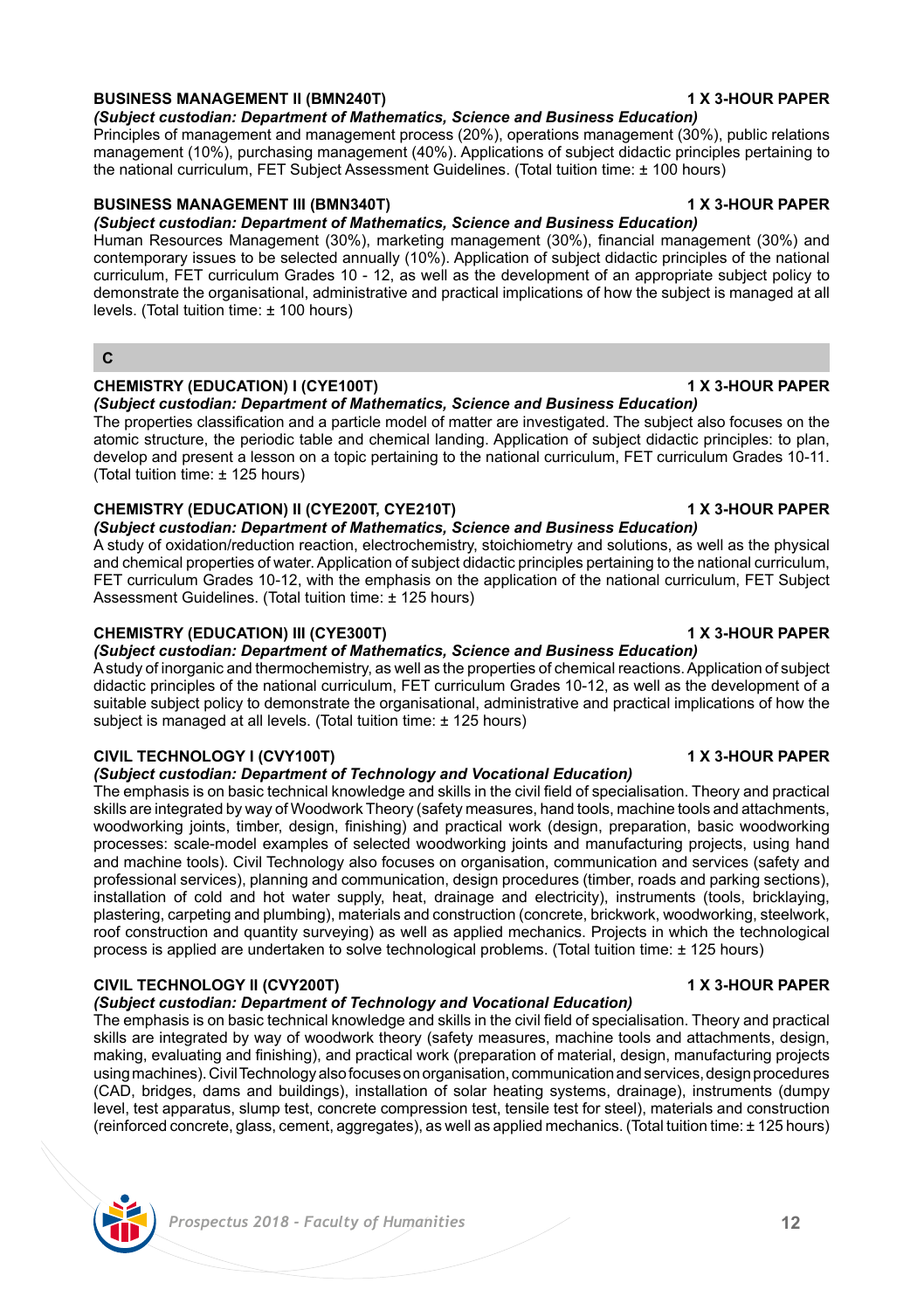# **CIVIL TECHNOLOGY III (CVY300T) 1 X 3-HOUR PAPER**

## *(Subject custodian: Department of Technology and Vocational Education)*

The emphasis is on basic technical knowledge and skills in the civil field of specialisation, with specific reference to the built environment. Theory and practical skills are integrated by means of hands-on practical application of theoretical work (pouring of concrete, bridge building, surveying, conducting practical tests on concrete samples, etc.), organisation, communication and services, design procedures, materials and construction, as well as applied mechanics. (Total tuition time: ± 125 hours)

### **COMMUNICATION IN AFRIKAANS I (KOA100T) 1 X 3-HOUR PAPER** *(Subject custodian: Department of Applied Languages)*

Basic listening and speaking skills – vocabulary, introductions, apologies and motivational speeches. Basic reading skills – vocabulary, texts and comprehensions on education related topics. Basic writing skills – vocabulary, sentences, paragraphs and short essays on education-related topics. (Total tuition time: ± 25 hours)

# **COMMUNICATION IN AFRIKAANS II (KOA200T) 1 X 3-HOUR PAPER**

*(Subject custodian: Department of Applied Languages)*

Advanced listening and speaking skills – vocabulary, motivational speeches, meeting procedures. Advanced reading skills – vocabulary, texts and comprehensions on education related topics. Advanced writing skills – vocabulary, memos, business letters, invitations. (Total tuition time: ± 25 hours)

# **COMMUNICATION IN ENGLISH I (COE100T) 1 X 3-HOUR PAPER**

*(Subject custodian: Department of Applied Languages)*

Communication processes and situations in organisations. Application of basic reading, speaking, listening and writing skills. Basic grammar rules and comprehension skills. (Total tuition time: ± 50 hours)

# **COMMUNICATION IN ENGLISH II (COE200T) 1 X 3-HOUR PAPER**

*(Subject custodian: Department of Applied Languages)*

Organisational communication. Application of reading, speaking, listening and writing skills. Basic grammar rules and comprehension skills. (Total tuition time: ± 50 hours)

# **COMMUNICATION IN ENGLISH III (COE300T) 1 X 3-HOUR PAPER**

*(Subject custodian: Department of Applied Languages)*

Aspects of language usage in the context of the teaching and learning situation, including audibility, clarity, comprehension and practical applications. (Total tuition time: ± 50 hours)

# **COMMUNICATION IN ISIZULU I (CZU110T)**<br>
COMMUNICATION IN ISIZULU II (CZU200T)<br>
1 X 3-HOUR PAPER

**COMMUNICATION IN ISIZULU II (CZU200T)** 

# *(Subject custodian: Department of Applied Languages)*

Basic listening and speaking skills – vocabulary, motivational speeches and meeting procedures. Advanced reading skills – vocabulary, texts and comprehensions on education related topics. Advanced writing skills – vocabulary, memos, business letters and invitations. (Total tuition time: ± 25 hours)

### **COMMUNICATION IN NORTHERN SOTHO I (CMO100T) 1 X 3-HOUR PAPER COMMUNICATION IN NORTHERN SOTHO II (CMO200T)** *(Subject custodian: Department of Applied Languages)*

Basic reading, speaking, listening and writing skills. Comprehension (exercises and tests). (Total tuition time:  $± 25$  hours)

### **COMMUNICATION IN TSWANA I (CMT100T) 1 X 3-HOUR PAPER COMMUNICATION IN TSWANA II (CMT200T)** *(Subject custodian: Department of Applied Languages)*

Basic reading, speaking, listening and writing skills. Comprehension (exercises and tests). (Total tuition time:  $± 25$  hours)

# **COMPUTER APPLICATIONS TECHNOLOGY I (CAY100T) CONTINUOUS ASSESSMENT**

# *(Subject custodian: Department of Technology and Vocational Education)*  To understand basic concepts and terminology of relevant computer hardware and software. The installation

and configuration of input and output devices. To identify legal, ethical and security issues related to information technology. To integrate end user computer applications skills e.g. Microsoft Word and Microsoft Excel and to use Microsoft PowerPoint. Application of subject didactic principles pertaining to the national curriculum, FET curriculum, Grade 10. (Total tuition time: ± 125 hours)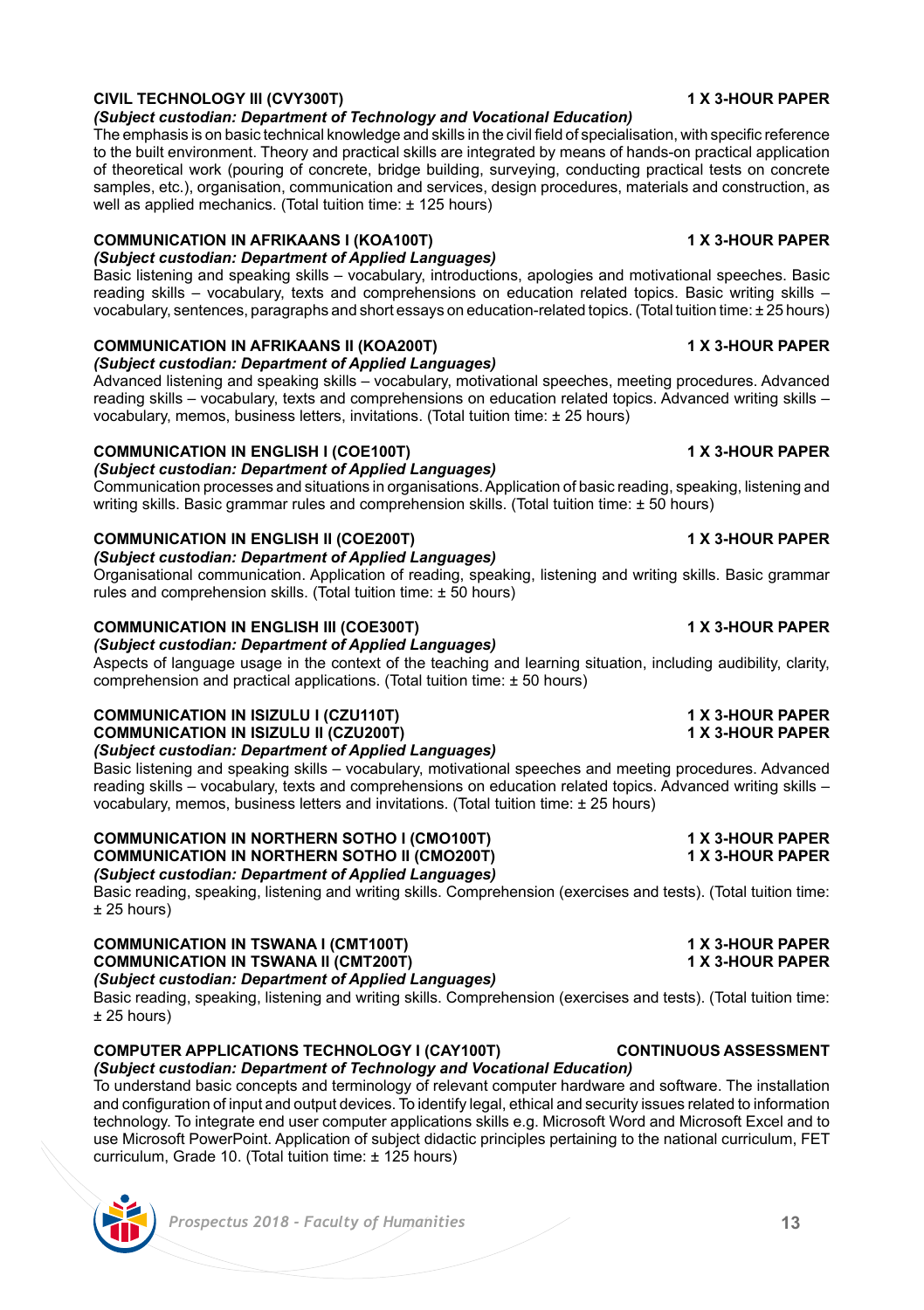# **CONSUMER STUDIES II (CSS200T) 1 X 3-HOUR PAPER** *(Subject custodian: Department of Mathematics, Science and Business Education)*

curriculum, FET curriculum for Grades 10 to 12. (Total tuition time: ± 100 hours)

# adaptation. Communication and stress management. Support system and primary health-care. Home management, including financial management, management of household work, decision making, food management, food evaluation and entrepreneurship. Clothing and soft furnishing products, including needlework, pattern and pricing. Application of subject didactic principles: to plan, develop and present a lesson on a topic pertaining to the national

tuition time: ± 125 hours) **CONSUMER STUDIES I (CSS100T) 1 X 3-HOUR PAPER** *(Subject custodian: Department of Mathematics, Science and Business Education)*  Family resource management, community extension work, family cycle and development, socialisation and

Buying and planning a house: buying a house, architectural plans, interior decoration, elements and principles of design, colour, surface and finishes: wall treatment, floor treatment and window treatment. Household textiles. Interior styles, lighting, heating, ventilation and insulation. Fashion trends, choice of clothing, fiber to fabric and clothing outlets. Application of subject didactic principles: to plan, develop and present a lesson on a topic pertaining to the national curriculum, FET curriculum for Grades 10 to 12. (Total tuition time: ± 100 hours)

**COMPUTER SCIENCE III (CMS310T) 1 X 3-HOUR PAPER** *(Subject custodian: Department of Technology and Vocational Education)* 

Apply, evaluate and integrate knowledge of information and communication technologies. Evaluate the methods and techniques used to communicate electronically. Justify decisions made with regard to the ethical and professional use of information and communication technologies. Design and use existing electronic tools to solve complex problems implementing a range of methods. Use all official DoE documents to plan, present and perform administration of Information Technology. Create an environment conducive to learning. (Total

**COMPUTER APPLICATIONS TECHNOLOGY III (CAY300T) CONTINUOUS ASSESSMENT** *(Subject custodian: Department of Technology and Vocational Education)*  Basic concepts of IT and interrelationships. Management and communication of information. Application of end-user computing skills and knowledge. Provision of solutions related to the processing and presentation of information. Application of subject didactic principles of the national curriculum, FET curriculum Grades 10-12, as well as the development of an appropriate subject policy to demonstrate the organisational, administrative

and practical implications of how the subject is managed at all levels. (Total tuition time:  $\pm$  125 hours)

## **COMPUTER SCIENCE I (CMS110T) 1 X 3-HOUR PAPER**

## *(Subject custodian: Department of Technology and Vocational Education)*

Use basic information and communication technologies and relevant, fundamental terminology. Apply standard methods and techniques to communicate electronically. Identify social and ethical issues relating to the use of information and communication technologies. Design and use electronic tools to solve standard, routine problems. Apply the principles of the national curriculum and use prescribed Information Technology Grade 10 content to plan Grade 10 lessons. (Total tuition time: ± 125 hours)

# **COMPUTER SCIENCE II (CMS200T) 1 X 3-HOUR PAPER**

*(Subject custodian: Department of Technology and Vocational Education)* 

Provide details of information and communication technologies, using applicable terminology. Provide details of the methods and techniques used to communicate electronically. Describe and evaluate the effect of the use of information and communication technologies on the society and environment. Design and use existing electronic tools to solve advanced problems implementing appropriate methods. Prepare assessment activities and tools applying the principles of the Subject Assessment Guidelines for Information Technology. Present a lesson incorporating relevant LTSM and applying professional presentation skills. (Total tuition time: ± 125 hours)

# *(Subject custodian: Department of Technology and Vocational Education)*

Theory: getting more out of your software. Using the Internet. Managing files and folders. Mobile technology. Computers in the workplace: networks, connecting up a small LAN of your own. Word processing with Microsoft Word. Spreadsheets with Microsoft Excel. Databases with Microsoft Access. Presentations with Microsoft PowerPoint: information management. (Performance Application Task) research project. Specific subject didactics: official policy documents. Lesson designing and lesson presentation. Setting up question papers and memoranda. (Total tuition time: ± 125 hours)

# **COMPUTER APPLICATIONS TECHNOLOGY II (CAY200T) CONTINUOUS ASSESSMENT**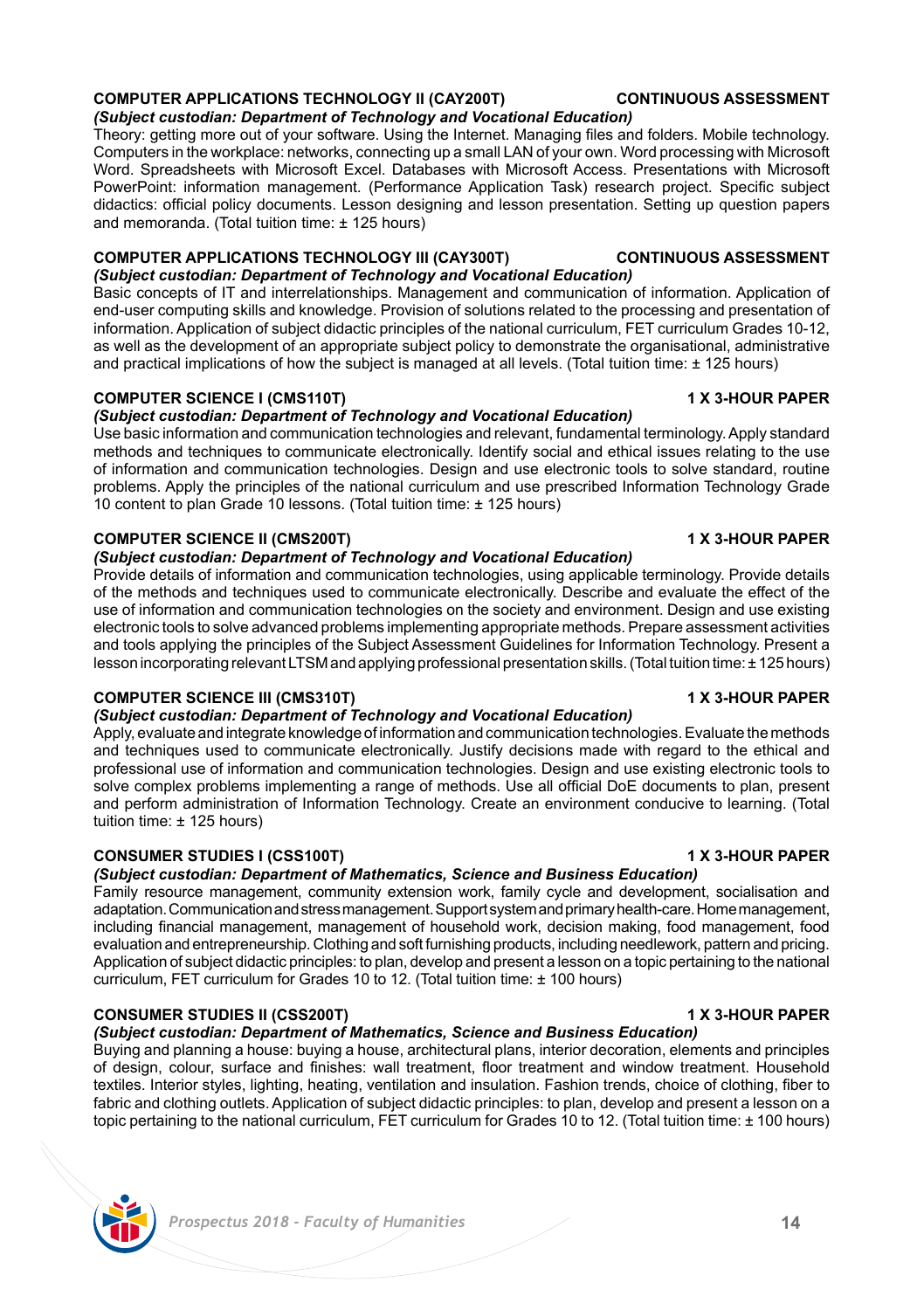## **CONSUMER STUDIES III (CSS300T) 1 X 3-HOUR PAPER**

*(Subject custodian: Department of Mathematics, Science and Business Education)* 

An ecological approach to housing: housing choice, micro-environment and housing, housing provision and financial law, financial management: income concepts, management environment, management functions, purchasing transactions and financial management in small business. Consumerism: consumer rights and responsibilities, consumer behaviour and factors, family as consumer, marketing. Consumer protection: work study: introduction to work study, work/workplace. Application of subject didactic principles: to plan, develop and present a lesson on a topic pertaining to the national curriculum, FET curriculum for Grades 10 to 12. (Total tuition time: ± 100 hours)

## **E**

## **ECONOMICS I (ECN130T) 1 X 3-HOUR PAPER**

*(Subject custodian: Department of Mathematics, Science and Business Education)* 

The nature and scope of economics as a social science, the price theory, rational behaviour of consumers, production processes, fiscal policy, inflation and economic history. Application of subject didactic principles to plan, develop and present a lesson on a topic pertaining to the national curriculum, FET curriculum. (Total tuition time: ± 100 hours)

## **ECONOMICS II (ECN220T) 1 X 3-HOUR PAPER**

## *(Subject custodian: Department of Mathematics, Science and Business Education)*

Micro theory: demand and supply, elasticity, customer equilibrium, production, determining prices and output, perfect and imperfect completion. Macro theory: national accounts, macro-economic cycle. Monetary theory: demand for the supply of money. Specific Subject Didactics: curriculum: application of subject didactic principle pertaining national curriculum, FET curriculum (Grade 10-11), application of national curriculum, FET subject guidelines. (Total tuition time: ± 100 hours)

### **ECONOMICS III (ECN320T) 1 X 3-HOUR PAPER**

*(Subject custodian: Department of Mathematics, Science and Business Education)* 

International trade: theory of absolute cost advantage and theory of comparative cost advantage, production possibilities, equilibrium in an open economy, factor movement in an international trade, international trade policy. Monetary economics: monetary policy, public (government) economics: the role of government in the economy, government intervention, fiscal policy, public expenditure, coordinating fiscal and monetary policy. Development economics: development and growth, the development gap, developing countries, development bodies, development policy (the role of agriculture), development planning. Current economic problems: Inflation, unemployment. Specific subject didactics: curriculum: application of subject didactics principles pertaining national curriculum, FET curriculum (Grade 11-12), the development of appropriate subject policy to demonstrate the organisational and administrative and practical implications of how the subject is managed at all grades. (Total tuition time: ± 100 hours)

## **EDUCATION PRACTICE (EUP401T) CONTINUOUS ASSESSMENT**

### *(Subject custodian: Department of Educational Foundation)*

Students must complete six months of work-integrated learning or educational practice at FET institutions that offer their areas of specialisation. Compulsory practical experience involves being a teaching assistant for the teacher appointed as supervisor for a particular subject or subjects, involvement in a community project over the six months (the focus will be on community development, organisation and coaching of extramural activities, for example, sport and cultural), and discipline and professionalism during placement. Students must comply with the rules and regulations of the institutions where they are placed, as well as those of the Department of Education. Any disciplinary action taken by supervisors will be noted on students' records. Supervisors are to complete confidential reports on students' performance. On returning from work-integrated learning, students are debriefed and reports are discussed individually for remedial action. Students are required to comply with the Code of Conduct for Educators of the Professional Council for Educators of their country. (Total tuition time: six months)

## **EDUCATIONAL MANAGEMENT I (EGT100T) 1 X 2-HOUR PAPER**

*(Subject custodian: Department of Educational Foundation)*

Principles of classroom management and basic management functions. (Total tuition time: ± 38 hours)

## **EDUCATIONAL MANAGEMENT II (EGT200T) 1 X 2-HOUR PAPER**

## *(Subject custodian: Department of Educational Foundation)*

Elements of the teaching and learning situation and management areas in the classroom. (Total tuition time: ± 38 hours)

![](_page_14_Picture_22.jpeg)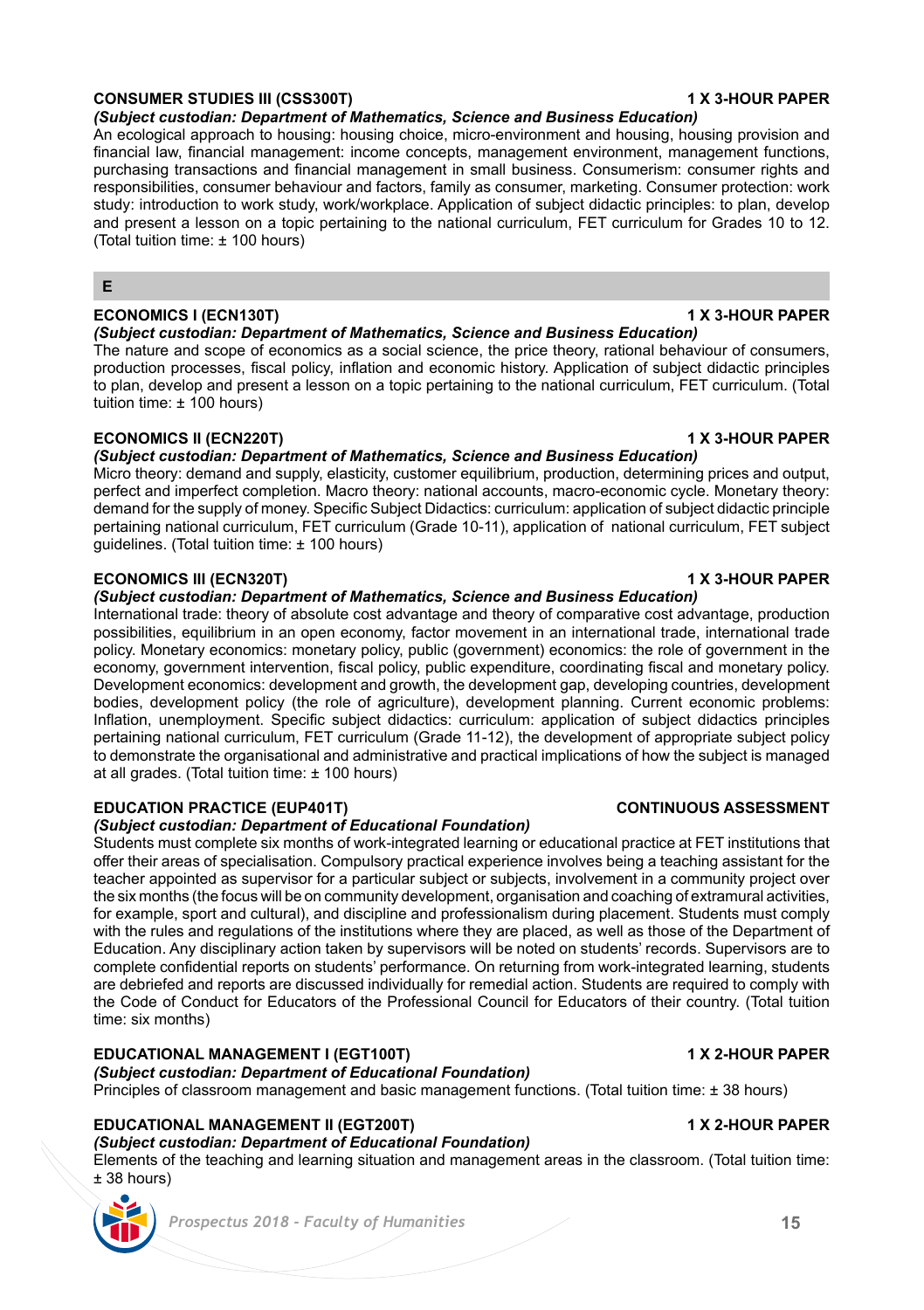### **EDUCATIONAL MANAGEMENT III (EGT300T) 1 X 2-HOUR PAPER** *(Subject custodian: Department of Educational Foundation)*

The law relating to the educator and the education environment. (Total tuition time:  $\pm$  38 hours)

## **EDUCATIONAL MANAGEMENT IV (EGT401T) 1 X 2-HOUR PAPER**

## *(Subject custodian: Department of Educational Foundation)*

The educator in the professional environment and areas of educational management. (Total tuition time: ± 25 hours)

## **ELECTRICAL TECHNOLOGY I (ELY100T) 1 X 3-HOUR PAPER**

*(Subject custodian: Department of Technology and Vocational Education)* 

Basic technical knowledge and skills in the electrical field of specialisation. Theory is integrated with practical work through basic experiments and processes conducted in workshops and laboratories. Projects and experiments in which the technological process is applied are undertaken to solve technological problems (e.g. project: electrical door buzzer). Application of subject didactic principles: to plan, develop and present a lesson on a topic pertaining to the national curriculum, FET curriculum Grades 10-11. (Total tuition time: ± 125 hours)

## **ELECTRICAL TECHNOLOGY II (ELY200T) 1 X 3-HOUR PAPER**

## *(Subject custodian: Department of Technology and Vocational Education)*

Basic technical knowledge and skills in the electrical field of specialisation. Theory is integrated with practical work through basic experiments and processes carried out in workshops and laboratories. Projects and experiments in which the technological process is applied are conducted to solve technological problems (e.g. project: earth-leakage tester). Application of subject didactic principles pertaining to the national curriculum, FET curriculum Grades 10-12, with the emphasis on the application of the national curriculum, FET Subject Assessment Guidelines. (Total tuition time: ± 125 hours)

## **ELECTRICAL TECHNOLOGY III (ELY300T) 1 X 3-HOUR PAPER**

*(Subject custodian: Department of Technology and Vocational Education)* 

Basic technical knowledge and skills in the electrical field of specialisation. Theory is integrated with practical work through basic experiments and processes carried out in workshops and laboratories. Projects and experiments in which the technological process is applied are conducted to solve technological problems (e.g. project: power supply or battery charger, complete construction: PCB, wiring, housing). Application of subject didactic principles of the national curriculum, FET curriculum Grades 10-12, as well as the development of a suitable subject policy to demonstrate the organisational, administrative and practical implications of how the subject is managed at all levels. (Total tuition time: ± 125 hours)

## **ENGINEERING GRAPHICS AND DESIGN I (EGD100T) 1 X 4-HOUR PAPER**

## *(Subject custodian: Department of Technology and Vocational Education)*

Basic graphic representation of ideas in the design and manufacturing processes covered in the practical skills workshops. Development of drawing skills using various techniques. Application of subject didactic principles: to plan, develop and present a lesson on a topic pertaining to the national curriculum, FET curriculum Grades 10-11. (Total tuition time: ± 125 hours)

## **ENGINEERING GRAPHICS AND DESIGN II (EGD200T) 1 X 4-HOUR PAPER**

## *(Subject custodian: Department of Technology and Vocational Education)*

Graphic representation of design ideas as a basic condition for effective design and manufacturing processes in technology education subjects, including practical work. Application of subject didactic principles pertaining to the national curriculum, FET curriculum Grades 10-12, with the emphasis on the application of the national curriculum, FET Subject Assessment Guidelines. (Total tuition time: ± 125 hours)

## **ENGINEERING GRAPHICS AND DESIGN III (EGD300T) 1 X 3-HOUR PAPER AND 1 X 4-HOUR PAPER** *(Subject custodian: Department of Technology and Vocational Education)*

Graphic representation, using various techniques such as orthographic and isometric skills, as a basic condition for designing and manufacturing technology products and processes in the workshop or laboratory. Practical work. Application of subject didactic principles of the national curriculum, FET curriculum Grades 10-12, as well as the development of a suitable subject policy to demonstrate the organisational, administrative and practical implications of how the subject is managed at all levels. (Total tuition time: ± 125 hours)

# *Prospectus 2018 - Faculty of Humanities* **16**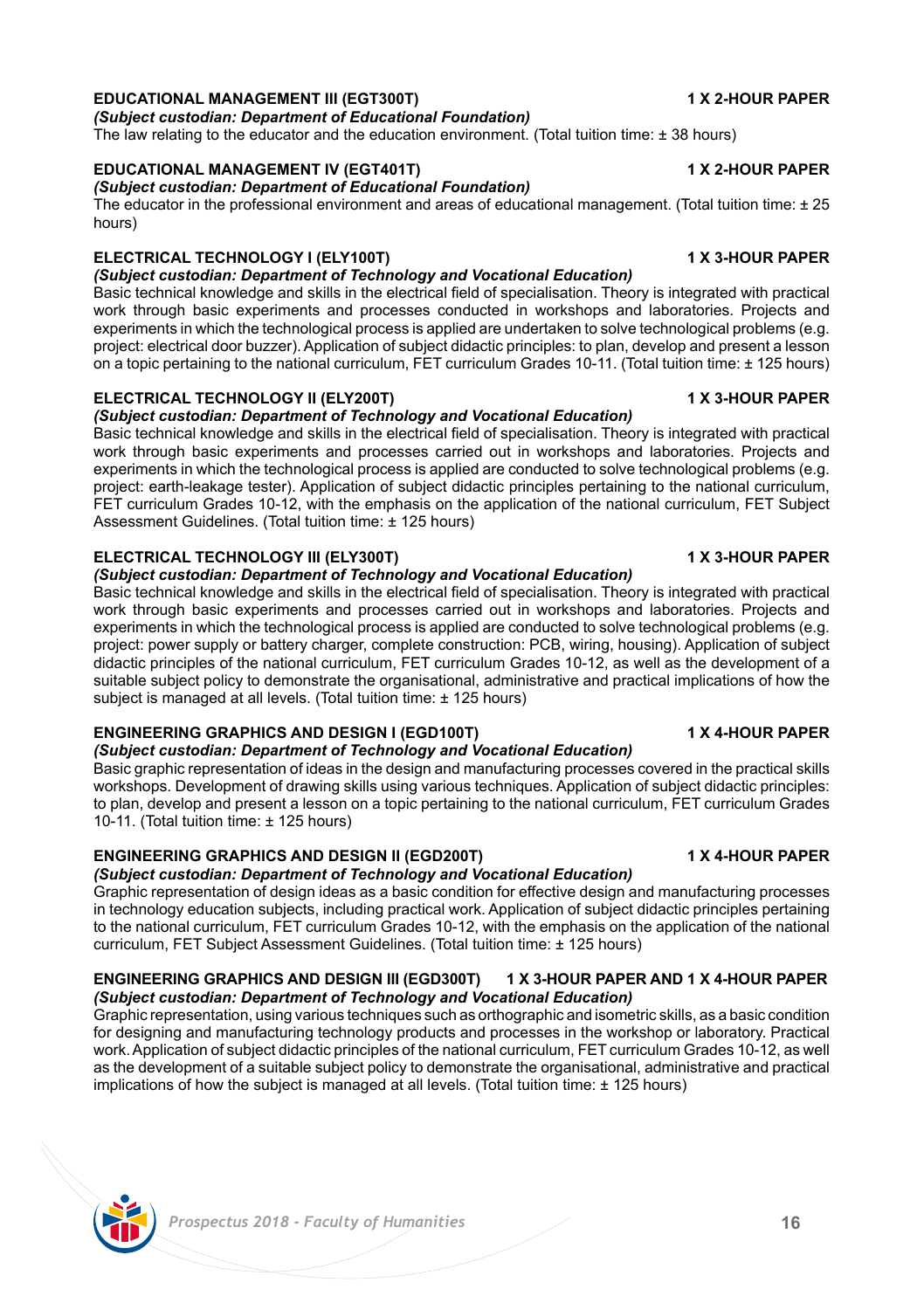# **ENGLISH (EDUCATION) I (ENE130T) 2 X 2-HOUR PAPER**

# *(Subject custodian: Department of Applied Languages)*

Working towards improved proficiency in English, stimulation of communication in English in the four skills. Correction of grammatical, pronunciation and spoken errors. Reading of short stories and novels. Remedial exercises in English grammar, working towards the improvement of oral and written communication. Reading of novels, plays and poetry. Application of subject didactic principles: to plan, develop and present a lesson on a topic pertaining to the national curriculum, FET curriculum Grades 10-11. (Total tuition time: ± 100 hours)

# **ENGLISH (EDUCATION) II (ENE210T) 2 X 2-HOUR PAPER**

# *(Subject custodian: Department of Applied Languages)*

A study of the English grammatical system, the teaching of grammar, functional meanings. Reading of novels, plays, short stories and poetry. A study of the English sound system, phonemic transcriptions, the teaching of correct pronunciation. The reading of novels, the teaching of literature. Application of subject didactic principles pertaining to the national curriculum, FET curriculum Grades 10-12, with the emphasis on the application of the national curriculum, FET Subject Assessment Guidelines. (Total tuition time: ± 100 hours)

# **ENGLISH (EDUCATION) III (ENE300T) 2 X 2-HOUR PAPER**

### *(Subject custodian: Department of Applied Languages)* Basic elements of poetry, drama and prose. An introduction to critical and analytical methods. A study of selected poems, plays and novels. The teaching of literature, an introduction to Shakespeare, reading of a selection of Shakespeare's plays, the teaching of Shakespeare. Application of subject didactic principles of the national curriculum, FET curriculum Grades 10-12, as well as the development of an appropriate subject policy to demonstrate the organisational, administrative and practical implications of how the subject is managed at all levels. (Total tuition time: ± 100 hours)

# **ENTREPRENEURSHIP I (ENT100T) 1 X 3-HOUR PAPER**

# *(Subject custodian: Department of Mathematics, Science and Business Education)*

An introduction to entrepreneurial skills, business management (20%), small business and entrepreneurship (80%). Application of subject didactic principles: to plan, develop and present a lesson on a topic pertaining to the national curriculum, FET curriculum Grades 10-11. (Total tuition time: ± 100 hours)

# **ENTREPRENEURSHIP II (ENT200T) 1 X 3-HOUR PAPER**

# *(Subject custodian: Department of Mathematics, Science and Business Education)*

Interpreting and applying specific outcomes, assessment criteria and performance indicators for the economic and management sciences learning area. Engaging in entrepreneurial activities, demonstrating the personal role in the economic environment, managerial expertise and administrative proficiency, and critically analysing economic and financial data to make decisions. Application of subject didactic principles pertaining to the national curriculum, FET curriculum Grades 10-12, with the emphasis on the application of the national curriculum, FET Subject Assessment Guidelines. (Total tuition time: ± 100 hours)

# **ENTREPRENEURSHIP III (ENT300T) 1 X 3-HOUR PAPER**

# *(Subject custodian: Department of Mathematics, Science and Business Education)*

Interpreting and applying specific outcomes, assessment criteria and performance indicators for the economic and management sciences learning area. Engaging in entrepreneurial activities, demonstrating the personal role in the economic environment, managerial expertise and administrative proficiency, and critically analysing economic and financial data to make decisions. Engaging in a project as a group. Application of subject didactic principles of the national curriculum, FET curriculum Grades 10-12, as well as the development of a suitable subject policy to demonstrate the organisational, administrative and practical implications of how the subject is managed at all levels. (Total tuition time: ± 100 hours)

# **F**

# **FOOD AND NUTRITION I (FNU110T) 1 X 3-HOUR PAPER**

## *(Subject custodian: Department of Mathematics, Science and Business Education)*

FOOD: basic cookery methods including measuring, recipe instructions and interpretations, food selection and basic preparation skills for baked products, cereals and starch products, herbs and spices, salad and salad dressings, soups, sauces and stocks, eggs, dairy products, legumes, nuts, vegetables and fruit. NUTRITION: basic nutrition concepts, food and nutrient guides, basic nutrients and their functions and nutrition and menu planning. Application of subject didactic principles: to plan, develop and present a lesson on a topic pertaining to the current FET curriculum for Grades 10-11. (Total tuition time: ± 125 hours)

# *Prospectus 2018 - Faculty of Humanities* **17**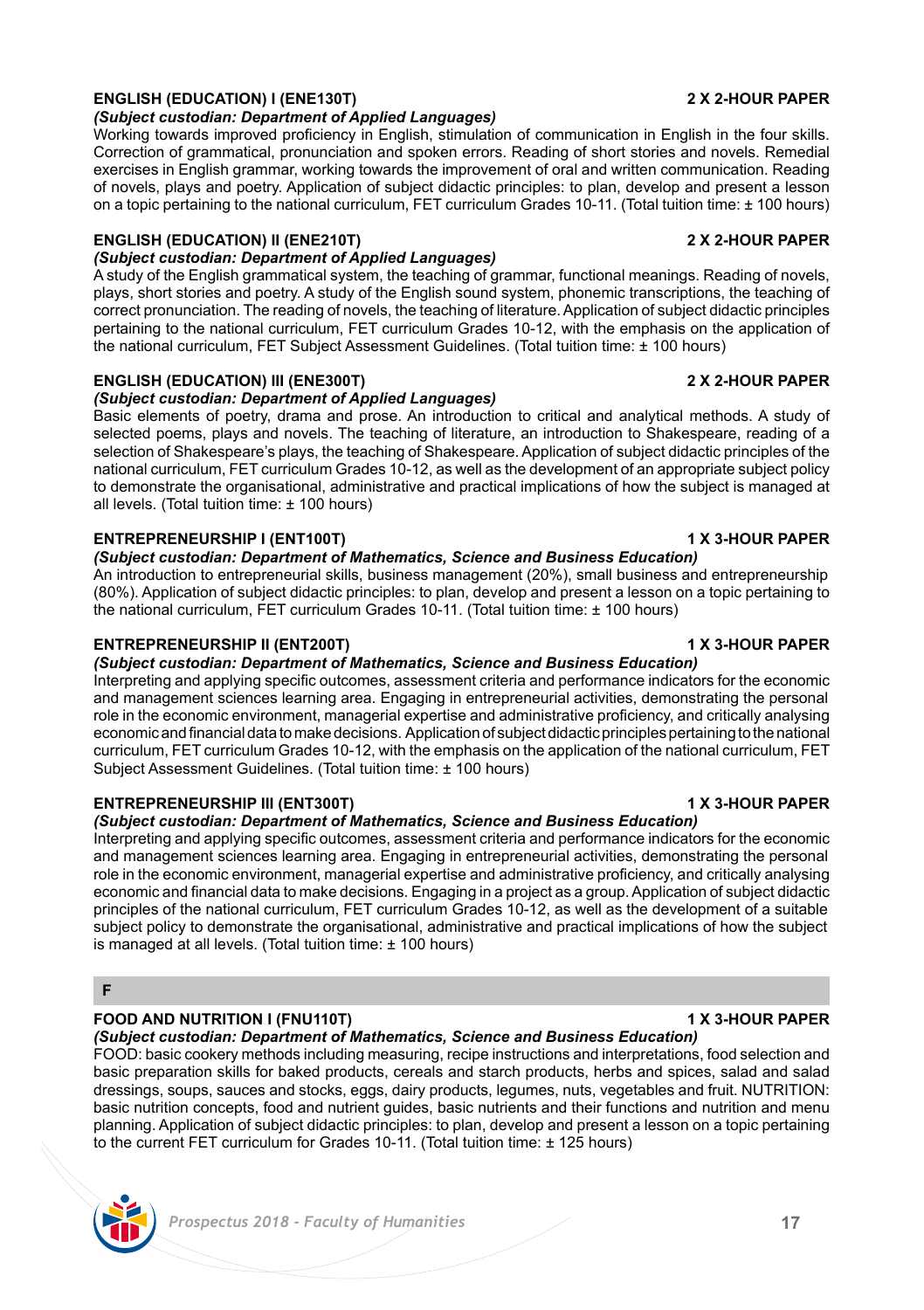# **FOOD AND NUTRITION II (FNU210T) 1 X 3-HOUR PAPER**

*(Subject custodian: Department of Mathematics, Science and Business Education)* 

FOOD: basic principles of cooking food in food groups, such as meat, fish, poultry, frozen desserts, sugar cookery and flour mixes, food preservation. NUTRITION: meal planning and food choices, nutrition throughout the life cycle. Application of subject didactic principles pertaining to the current FET curriculum for Grades 10-12, with emphasis on the application of the current FET Subject Assessment Guidelines. (Total tuition time: ± 125 hours)

## **FOOD AND NUTRITION III (FNU310T) 1 X 3-HOUR PAPER**

## *(Subject custodian: Department of Mathematics, Science and Business Education)*

FOOD: the banquet menu and advanced preparation techniques, providing food for different cultural needs. NUTRITION: factors influencing dietary patterns for different traditions of ethnic, religious and other groups in Southern Africa. Nutrition and food-related health conditions – causes and eating habits to prevent or manage health disorders. Application of subject didactic principles of the current FET curriculum Grades 10-12, as well as the development of an appropriate subject policy to demonstrate the organisational, administrative and practical implications of how the subject is managed at all levels. (Total tuition time: ± 125 hours)

## **G**

### **GENERAL SUBJECT DIDACTICS: DIDACTICS I (GSD10PT) CONTINUOUS ASSESSMENT** *(Subject custodian: Department of Educational Foundation)*

Introduction to didactic principles and the relevance to subject didactics. Microteaching and mini-lesson presentations. Introduction to teaching and learning media application. Introduction to basic learning theories and strategies. Students should apply the knowledge, skills and attitudes to specific subjects or field of study. (Total tuition time: ± 75 hours)

### **GENERAL SUBJECT DIDACTICS: DIDACTICS II (GSD20PT) CONTINUOUS ASSESSMENT** *(Subject custodian: Department of Educational Foundation)*

Didactic principles as applied to subject didactics. Designing a theory and a demonstration lesson. The importance of safety, health and education (SHE) in the teaching and learning environments. Presentation, preparation and creation of lesson material and media for teaching. Assessment and evaluation in the subject didactic situation. Students should interpret appropriate outcomes in their specific subject and various learning areas. (Total tuition time: ± 75 hours)

# **GENERAL SUBJECT DIDACTICS: DIDACTICS III (GSD30PT) CONTINUOUS ASSESSMENT**

## *(Subject custodian: Department of Educational Foundation)*

Didactic principles and its application to diverse didactic situations. Didactic environments for the teaching and learning. The effective use of projected and non-projected visual media. Curriculum development during designing and structuring of lessons. Students should evaluate and assess the teaching and learning process in their specific learning areas. (Total tuition time: ± 75 hours)

**GENERAL SUBJECT DIDACTICS: EDUCATIONAL CONTINUOUS ASSESSMENT PRACTICE I (GSD10QT) GENERAL SUBJECT DIDACTICS: EDUCATIONAL CONTINUOUS ASSESSMENT PRACTICE II (GSD20QT) GENERAL SUBJECT DIDACTICS: EDUCATIONAL CONTINUOUS ASSESSMENT PRACTICE III (GSD30QT)** *(Subject custodian: Department of Educational Foundation)*

Teaching practice (four weeks): logbook and portfolio with assignments needed. (Total tuition time: one month)

# **GENERAL SUBJECT DIDACTICS IV (GSD401T) CONTINUOUS ASSESSMENT**

*(Subject custodian: Department of Educational Foundation)*

Broad descriptions of didactic principles in various didactic situations. The changes in the teaching and learning environments. CMI and CAI and the development of the media environment. Instructional models: systematic design of instruction. Continuous improvement of evaluation and assessment criteria for various learning areas. Equity issues in South Africa: social and legal perspectives. Law of education: legal principles and current legalisation trends in the education and training environment. Students should demonstrate a clear understand and ability to use equity law and legal principles. (Total tuition time:  $\pm 60$  hours)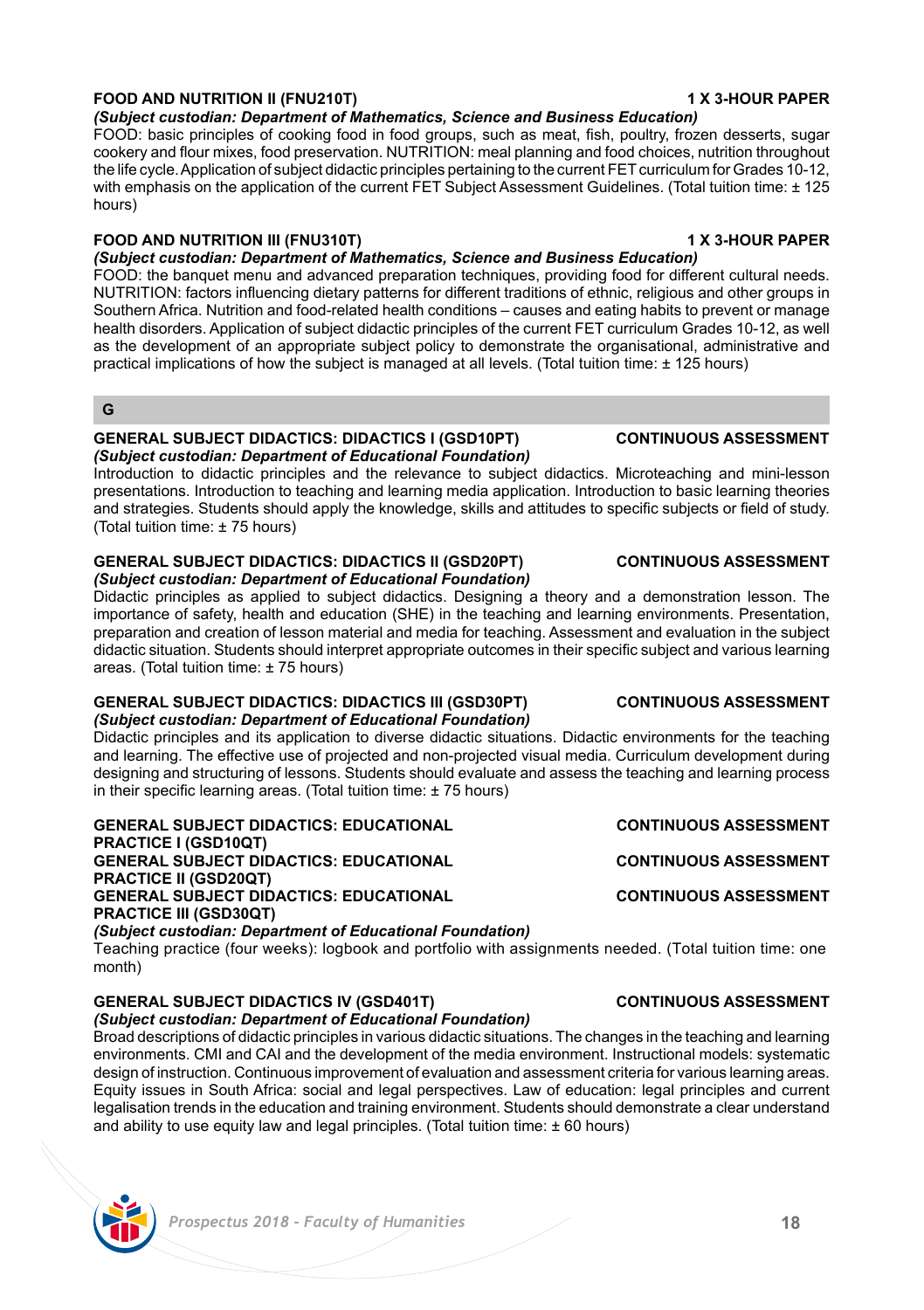## *Prospectus 2018 - Faculty of Humanities* **19**

### **HOTELKEEPING AND CATERING I (HTK110T) 1 X 3-HOUR PAPER**

*(Subject custodian: Department of Mathematics, Science and Business Education)*  The hotel and catering industry, including history and associations, types of hotels, hotel organisation in all departments, front-office management, tourism, hotel management. Application of subject didactic principles: to plan, develop and present a lesson on a topic pertaining to the national curriculum, FET curriculum Grades 10-11. (Total tuition time: ± 100 hours)

## **HOTELKEEPING AND CATERING II (HTK210T) 1 X 3-HOUR PAPER**

*(Subject custodian: Department of Mathematics, Science and Business Education)*  The role of food service institutions in the community, food service systems, facility layout in hotels, equipment, sanitation, safety. Application of subject didactic principles pertaining to the national curriculum, FET curriculum Grades 10-12, with the emphasis on the application of the national curriculum, FET Subject Assessment Guidelines. (Total tuition time: ± 100 hours)

### **HOTELKEEPING AND CATERING III (HTK310T) 1 X 3-HOUR PAPER**

*(Subject custodian: Department of Mathematics, Science and Business Education)*  Quantity catering: quantity catering, including menus, restaurant interior, table lying, styles of service, types of

functions, work schedules, waiter service, serving of alcoholic beverages and tobacco. Administration: Largescale food preparation administration, including purchasing, receiving, storing, issuing, production planning, waste control, recipes. Food service budget. Cost control. Application of subject didactic principles of the national curriculum, FET curriculum Grades 10-12, as well as the development of a suitable subject policy to demonstrate the organisational, administrative and practical implications of how the subject is managed at all levels. (Total tuition time: ± 100 hours)

## **L**

**H**

### **LIFE ORIENTATION I (LIO100T) 1 X 3-HOUR PAPER**

### *(Subject custodian: Department of Educational Foundation)*

Overview of theoretical approaches to career counselling and a critical evaluation some approaches. A theoretical framework for life skills in guidance and counselling and the application of emotional and cognitive regulation in their own life. Identification, application and evaluation of multiple intelligences in career and life skills. Identification of life skills in a multicultural society. Life Orientation as a survival kit for the  $21<sup>st</sup>$  century and the application of knowledge and skills as a survival kit. HIV/AIDS and trauma among learners and educators as well as ways to mitigate the consequences of HIV/AIDS. Study and learning skills and the application of the skills in their learning process; and Application of subject didactic principles to plan, develop and present a topic in the national curriculum, curriculum for Grade 10. (Total tuition time: ± 100 hours)

### **LIFE ORIENTATION II (LIO200T) 1 X 3-HOUR PAPER**

### *(Subject custodian: Department of Educational Foundation)*

Application of facilitation skills in the Life Orientation classroom. Different approaches to career assessment skills. Integration of narrative therapy in career counselling. Application of career management skills. Application of career skills as a life skills; The psychodynamic perspective on work and mental health. Application of job finding skills. Application of entrepreneurial skills. Application of teaching and management skills in the Life skills classroom. Application of subject didactic principles to plan, develop and present a topic in the national curriculum for Grade 11. Compilation of a subject file for Life Orientation. (Total tuition time: ± 100 hours)

## **LIFE ORIENTATION III (LIO300T) 1 X 3-HOUR PAPER**

### *(Subject custodian: Department of Educational Foundation)*

A model for establishing responsible social behaviour. Relationship choices. Communication choices. Choices for sexual behaviour. Choices to avoid gender-based and sexual abuse. Choices for persons infected or affected by HIV and AIDS. Media choices. Dangers of alcohol and substance abuse and apply smart choices. Application of didactic principles and knowledge regarding the teaching of Life Orientation. (Total tuition time: ± 100 hours)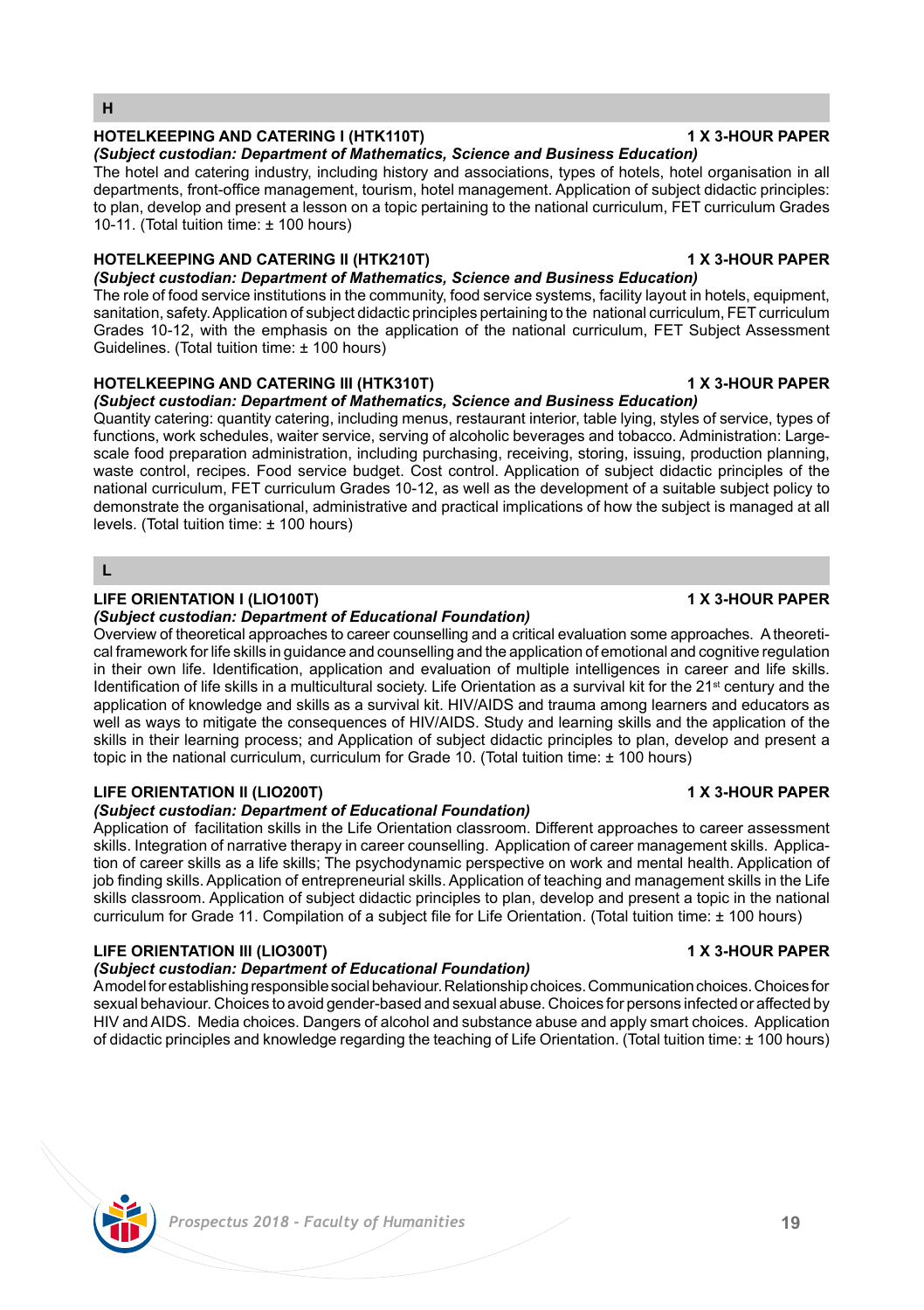## **MATHEMATICAL LITERACY I (MLY100T) 1 X 3-HOUR PAPER**

*(Subject custodian: Department of Mathematics, Science and Business Education)*  NUMBERS AND THEIR RELATIONSHIPS: fractions, decimals and percentages. Distributive, Communicative and Associative laws. Ratio and proportion. Income, expenditure, cost price, commission, discount, profit and selling price. Simple interest and compound interest. FUNCTIONAL RELATIONSHIPS: cartesian coordinate system. Solutions to linear equations. Simple linear and quadratic functions. SPACE, SHAPE AND MEASURE-MENT: Measurement of length, distance, volume, area and perimeter of polygons and circles, and estimate error in measurement. Use and interpret scale drawings. Define and use the trigonometric ratios and interpret situations and problems about heights, distance and positions. DATA HANDLING: collect and organise data. Tally and frequency table. Simple and compound bar graphs. Line and broken-line graphs. Ogives of accumulative frequencies. Pie chart and histograms; Measures of central tendencies: mean, mode, median and range. (Total tuition time: ± 100 hours)

## **MATHEMATICAL LITERACY II (MLY200T) 1 X 3-HOUR PAPER**

*(Subject custodian: Department of Mathematics, Science and Business Education)* 

NUMBERS AND THEIR RELATIONSHIPS: positive exponents. Solving quadratic equations: factorisation and application of quadratic formula. Solving simple simultaneous equations. Annuities and mortgages. Taxation (Personal Tax, company tax and VAT). Imports/exports. Levies and rebates. FUNCTIONAL RELATIONSHIPS: Simple and linear inequalities. Simple, exponential and logarithmic functions. SPACE, SHAPE AND MEASUREMENT: estimate, measure and calculate perimeters and areas of polygons. Surface area and volumes of right prism and right circular cylinders. Trigonometric ratios: sinx, cosx, tanx. DATA HANDLING: Frequency tables. Ogives of cumulative frequencies; Measures of dispersion. Elementary probability. Probability of events. Venn diagrams. (Total tuition time: ± 100 hours)

### **MATHEMATICAL LITERACY III (MLY300T) 1 X 3-HOUR PAPER**

*(Subject custodian: Department of Mathematics, Science and Business Education)* 

NUMBERS AND THEIR RELATIONSHIPS: matrices. Solving systems of equations using Cramer's rule. Exchange rate, Interest offerings and bank charges. Different retirement options. Index changes (CPI, BCI). Functional relationships: Linear programming with two variables. Rational functions. SPACE, SHAPE AND MEASUREMENT: area rule, sine rule and cosine rule. Geometry of a circle. Circle with the center at the origin. Circle with the centre not at the origin. DATA HANDLING: the normal distribution. Area under a normal curve. Using tables under the normal curve; Computation of proportions. The central limit theorem. Correlation. Scatter diagrams. The spearman product-moment correlation coefficient. The spearman rank correlation coefficient. Interpretation of the correlation coefficient. (Total tuition time: ± 100 hours)

## **MATHEMATICS I (MAT150E) 1 X 3-HOUR PAPER**

## *(Subject custodian: Department of Mathematics, Science and Business Education)*

Basic principles. Complex numbers and theory of polynomials. Functions. Exponential and logarithmic functions. Trigonometry. Coordinate geometry. Circle. Matrices. Partial fractions. (Total tuition time: ± 100 hours)

### **MATHEMATICS II (MAT260E) 1 X 3-HOUR PAPER**

*(Subject custodian: Department of Mathematics, Science and Business Education)*  Linear programming. Binomial theorem. Series and progressions. Vectors. Conic section. Limits and continuity. Differentiation. Integration. Data handling. (Total tuition time: ± 100 hours)

## **MATHEMATICS III (MAT340E) 1 X 3-HOUR PAPER**

*(Subject custodian: Department of Mathematics, Science and Business Education)*  Systems of linear equations: Matrices. Infinite series. Vector spaces. First-order differential equations. Secondorder differential equations. Statistics and probability. (Total tuition time: ± 100 hours)

### **MECHANICAL TECHNOLOGY I (MHY100T) 1 X 3-HOUR PAPER**

### *(Subject custodian: Department of Technology and Vocational Education)*

Basic technical knowledge and skills in the mechanical field of specialisation. Theory and practical skills are integrated through basic experiments and metalwork processes conducted in workshops. Projects in which the technological process is applied are undertaken to solve technological problems. Application of subject didactic principles: to plan, develop and present a lesson on a topic pertaining to the national curriculum, FET curriculum Grades 10-11. (Total tuition time: ± 125 hours*)*

![](_page_19_Picture_23.jpeg)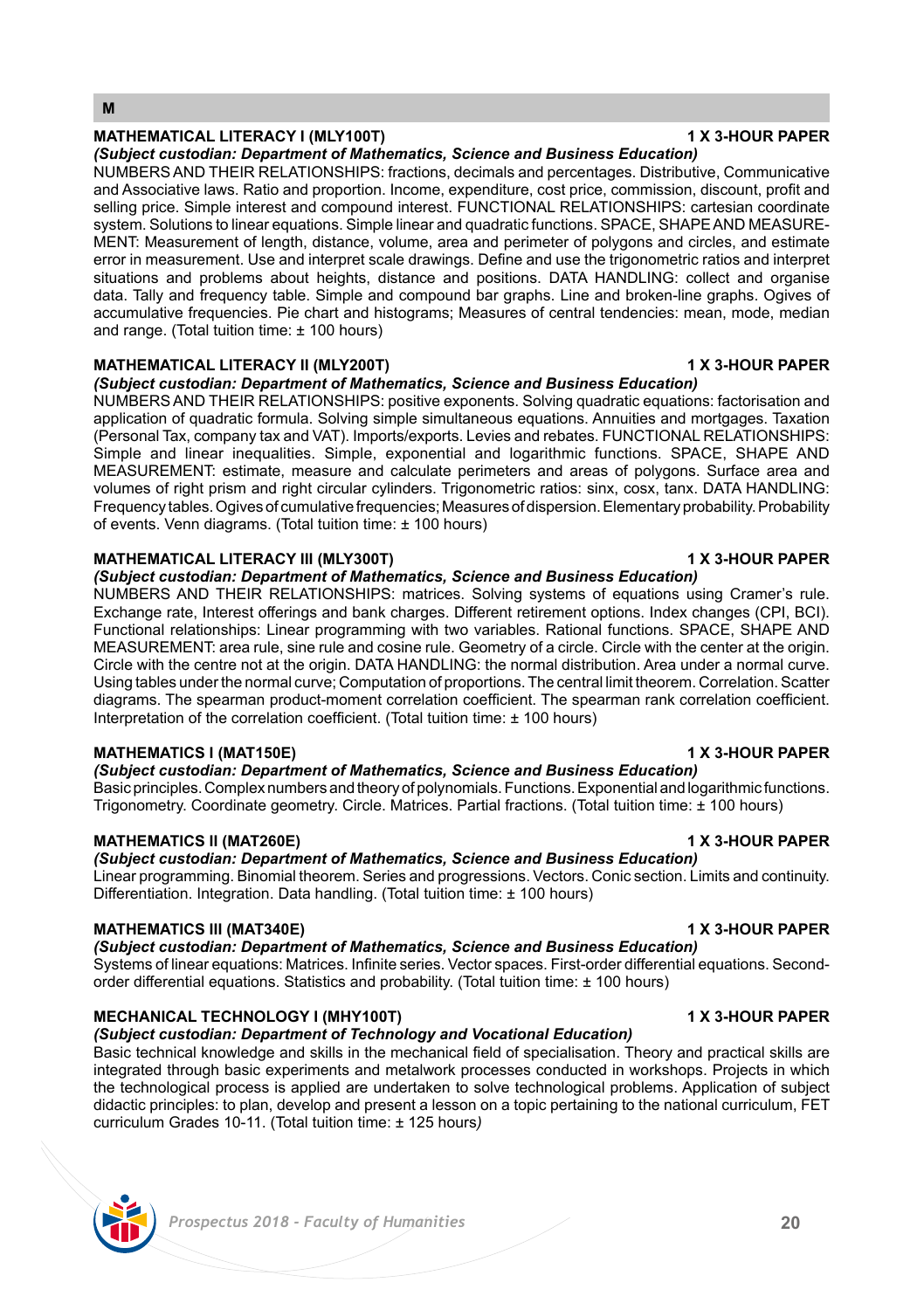# *Prospectus 2018 - Faculty of Humanities* **21**

## **MECHANICAL TECHNOLOGY II (MHY200T) 1 X 3-HOUR PAPER**

## *(Subject custodian: Department of Technology and Vocational Education)*

Basic technical knowledge and skills in the mechanical field of specialisation. Theory and practical skills are integrated through basic experiments and metalwork processes conducted in workshops. Projects in which the technological process is applied are undertaken to solve technological problems. Application of subject didactic principles pertaining to the national curriculum, FET curriculum Grades 10-12, with the emphasis on the application of the national curriculum, FET Subject Assessment Guidelines. (Total tuition time: ± 125 hours)

## **MECHANICAL TECHNOLOGY III (MHY300T) 1 X 3-HOUR PAPER**

### *(Subject custodian: Department of Technology and Vocational Education)*

Basic technical knowledge and skills in the mechanical field of specialisation. Theory and practical skills are integrated through basic experiments and metalwork processes (fitting and turning processes) conducted in workshops. Projects in which the technological process is applied are undertaken to solve technological problems. Application of subject didactic principles of the national curriculum, FET curriculum Grades 10-12, as well as the development of a suitable subject policy to demonstrate the organisational, administrative and practical implications of how the subject is managed at all levels. (Total tuition time: ± 125 hours)

## **N**

### **NORTHERN SOTHO (EDUCATION) I (SNE110T) 2 X 2-HOUR PAPER** *(Subject custodian: Department of Applied Languages)*

Introduction to the study of African languages. Aspects of morphology. Aspects of phonology. Novels and short stories. Oral prose. Poetry and drama. Oral poetry. (Total tuition time: ± 100 hours)

## **NORTHERN SOTHO (EDUCATION) II (SNE210T) 2 X 2-HOUR PAPER**

*(Subject custodian: Department of Applied Languages)*

Aspects of grammar. Comparative Nguni. Aspects of morphology. Aspects of phonology. Selection of traditional and modern prose. Traditional and modern poetry. Oral discussion of selected literary passages. Application of subject didactic principles pertaining to the national curriculum, FET curriculum Grades 10-12, with the emphasis on the application of the national curriculum, FET Subject Assessment Guidelines. (Total tuition time: ± 100 hours)

## **NORTHERN SOTHO (EDUCATION) III (SNE310T) 2 X 2-HOUR PAPER**

*(Subject custodian: Department of Applied Languages)*

General linguistics. Socio-linguistics. Aspects of syntax. Selected modern and traditional prose. Selected modern poetry. Selected modern drama. Oral (discussion of selected literary passages). Application of subject didactic principles of the national curriculum, FET curriculum Grades 10-12, as well as the development of an appropriate subject policy to demonstrate the organisational, administrative and practical implications of how the subject is managed at all levels. (Total tuition time: ± 100 hours)

## **P**

## **PHYSICAL SCIENCE I (FWS100T) 1 X 3-HOUR PAPER**

*(Subject custodian: Department of Mathematics, Science and Business Education)*  Importance of physical measurement and introduction to chemistry. The structure of the atom, the quantum theory, chemical periodicity, chemical formulas and composition stoichiometry, chemical equations, reaction stoichiometry and some chemical reactions. Ionic and covalent bonds. Metallurgy of the main-group elements and the chemistry of the non-metals. Vectors, kinematics in one and two dimensions, momentum, forces and Newton's laws of motion, work and energy, electrostatics, electric potential, electricity. (Total tuition time:  $± 125$  hours)

# **PHYSICAL SCIENCE II (FWS200T) 1 X 3-HOUR PAPER**

## *(Subject custodian: Department of Mathematics, Science and Business Education)*

Acids, bases and salts, Arrhenius, Bronsted-Lowry and Lewis concepts, oxidation-reduction reactions, the dissolution process, colligative properties of solutions and colloid formation, properties of solutions. State of matter: gases, liquids and solids. Gases and the kinetic-molecular theory. Chemical equilibrium, the equilibrium constant and Le Chatelier's principle, self-ionisation of water and pH. Circular motion, simple harmonic motion, vibrations and waves, magnetism, electromagnetic induction. Temperature and heat. (Total tuition time: ± 50 hours)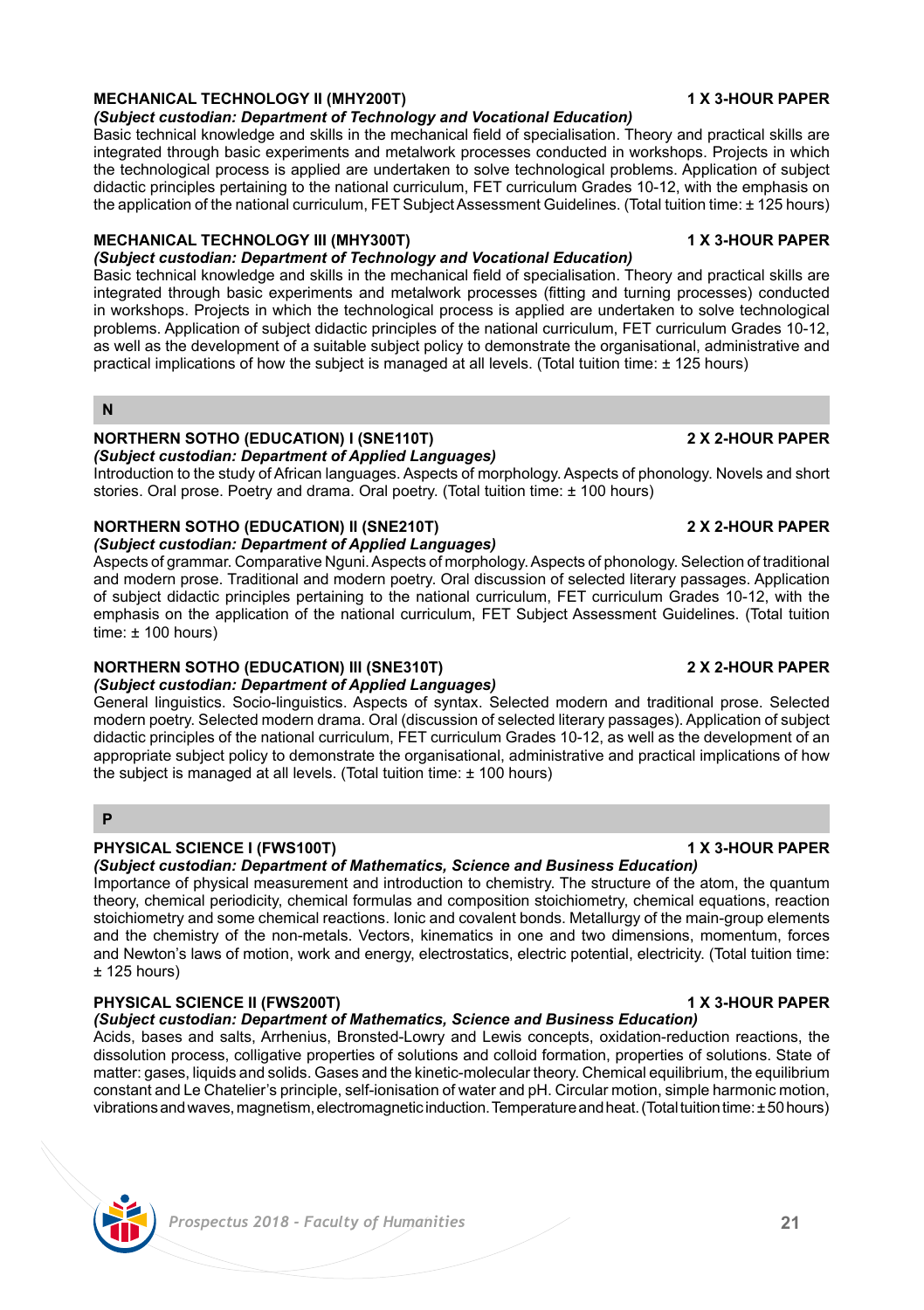## **PHYSICAL SCIENCE III (FWS300T, FWS310T) 1 X 3-HOUR PAPER**

*(Subject custodians: Departments of Mathematics, Science and Business Education and Physics)*

Acid-base equilibria, solutions of weak acids and weak bases. Thermo-chemistry, understanding heats of reactions and using heats of reaction, including Hess's Law. Chemical kinetics, reaction rates and reaction mechanisms. Solubility and complexion equilibria. Thermodynamics and equilibria. Electrochemistry. Organic chemistry. Heat and temperature of solids and liquids. Electromagnetic waves, geometric optics, particles and waves, alternating current, capacitors, electronics, thermodynamics. (Total tuition time: ± 125 hours)

## **S**

### **SCHOOL GUIDANCE AND COUNSELLING I (SGC100T) 1 X 3-HOUR PAPER** *(Subject custodian: Department of Educational Foundation)*

Orientation to the aims and nature of school guidance, study guidance, school readiness, subject and school type of guidance, personal guidance, parent guidance. Aspects of life orientation (intermediate phase), practical work, such as interviewing and diagnostic. Application of subject didactic principles: to plan, develop and present a lesson on a topic pertaining to the national curriculum, FET: LO curriculum Grades 10-11. (Total tuition time: ± 100 hours)

### **SCHOOL GUIDANCE AND COUNSELLING II (SGC200T) 1 X 3-HOUR PAPER** *(Subject custodian: Department of Educational Foundation)*

School guidance: general principles, individualisation and differentiation, personal guidance, parent guidance, group dynamics and group guidance. Aspects of life orientation (senior phase). Practical work: interviewing and group work, diagnostic and recording, school guidance practice in schools, case study conferences, professional associations (career ethics). Application of subject didactic principles pertaining to the national curriculum, FET: LO curriculum Grades 10-12, with the emphasis on the application of the national curriculum, FET Subject Assessment Guidelines. (Total tuition time: ± 100 hours)

## **SCHOOL GUIDANCE AND COUNSELLING III (SGC300T) 1 X 3-HOUR PAPER**

## *(Subject custodian: Department of Educational Foundation)*

School guidance: schools of thought in guidance and their influence on school guidance, career choice guidance, study guidance, personal guidance, parent guidance, group dynamics and group guidance. Aspects of life orientation (NQF Levels 2, 3 and 4). Practical work: interviewing and group work, diagnostic and recording, organisation of school guidance practice in schools, case studies, professional associations (career ethics). Application of subject didactic principles of the national curriculum, FET: LO curriculum Grades 10-12, as well as the development of an appropriate subject policy to demonstrate the organisational, administrative and practical implications of how the subject is managed at all levels. (Total tuition time: ± 100 hours)

## **SKILLS AND LIFE ORIENTATION I (SLO100T) CONTINUOUS ASSESSMENT**

## *(Subject custodian: Department of Educational Foundation)*

Philosophy of life and life skills: religion, basic study methods, community involvement, the role of the individual in the economy, and entrepreneurship. Computer literacy (theory and application): basic insight into data processing and computer systems, working knowledge of operating systems, basic keyboard skills, word processing and spreadsheets. (Total tuition time: ± 50 hours)

## **SKILLS AND LIFE ORIENTATION II (SLO200T) CONTINUOUS ASSESSMENT**

## *(Subject custodian: Department of Educational Foundation)*

Philosophy of life and life skills, including comparatives in religious views, self-management skills, meeting procedures, principles of technology education and loss control. (Total tuition time: ± 50 hours)

## **SKILLS AND LIFE ORIENTATION: SPORT MANAGEMENT AND CONTINUOUS ASSESSMENT COACHING III (SMC301T)**

*(Subject custodian: Department of Educational Foundation)* Sport management, environmental education and safety measures. (Total tuition time: ± 30 hours)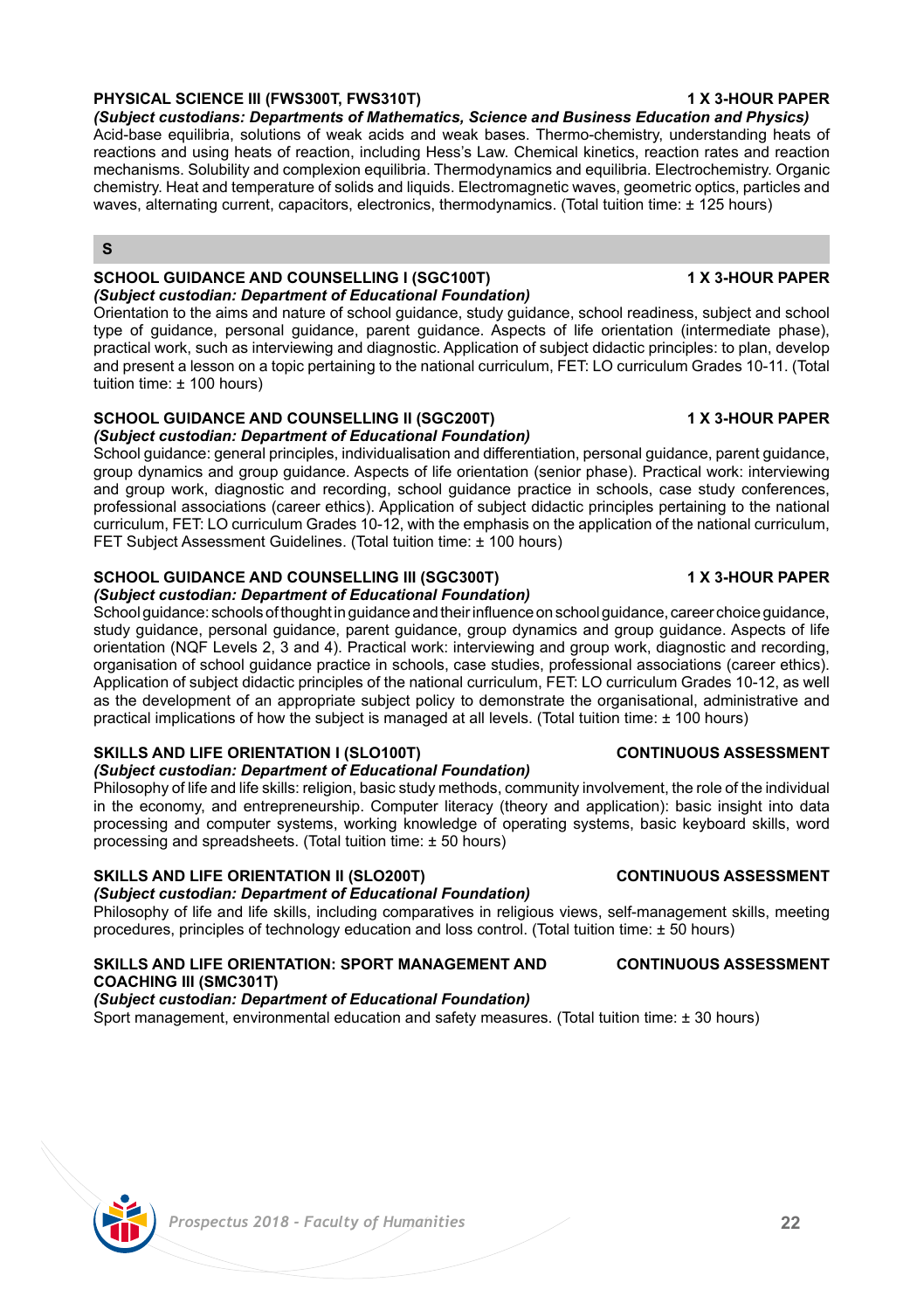## *Prospectus 2018 - Faculty of Humanities* **23**

## **TECHNOLOGICAL DESIGN I (TCD100T) 1 X 3-HOUR PAPER**

**T**

### *(Subject custodian: Department of Technology and Vocational Education)*

Students gain insight into the communication process and design principles and apply them in a technological context. Drawing practices are applied to present technological ideas and designs accurately and effectively. Appropriate information to present ideas graphically are observed and selected. Computer graphics are used and drawings interpreted. Application of subject didactic principles: to plan, develop and present a lesson on a topic pertaining to the national curriculum, FET curriculum Grades 10-11. (Total tuition time: ± 100 hours)

## **TECHNOLOGICAL DESIGN II (TCD200T) 1 X 3-HOUR PAPER**

*(Subject custodian: Department of Technology and Vocational Education)*  Students gain insight into advanced design principles and apply them in a technological context. Advanced drawing practices are applied to present technological ideas and designs accurately and effectively. Current forces, systems and processes are presented graphically. Computer-aided drawings are applied at an introductory level and complex drawings are interpreted. Design models/projects are designed and scale models are produced from working drawings. Application of subject didactic principles pertaining to the national curriculum, FET curriculum Grades 10-12, with the emphasis on the application of the national curriculum, FET Subject

### **TECHNOLOGICAL DESIGN III (TCD300T) 1 X 3-HOUR PAPER**

Assessment Guidelines. (Total tuition time: ± 100 hours)

### *(Subject custodian: Department of Technology and Vocational Education)*

The application of design practice, drawing practice and computer-aided drawing in a technological environment. Multimedia applications are introduced, using the computer as a communication tool. The application of subject didactic principles of the national curriculum, FET curriculum Grades 10-12, as well as the development of a suitable subject policy to demonstrate the organisational, administrative and practical implications of how the subject is managed at all levels. (Total tuition time: ± 100 hours)

### **TECHNOLOGY (SENIOR PHASE) I (THE110A) 1 X 3-HOUR PAPER**

## *(Subject custodian: Department of Technology and Vocational Education)*

Introduction to technology (20%), materials (20%), products and systems (40%) and graphic communication (20%). Application of subject didactic principles: to plan, develop and present a lesson on a topic pertaining to the RNCS GET curriculum Grades 7-9. (Total tuition time: ± 125 hours)

## **TECHNOLOGY (SENIOR PHASE) II (THE230T) 1 X 3-HOUR PAPER**

*(Subject custodian: Department of Technology and Vocational Education)*  Hydraulics and pneumatic systems (20%), communication systems (20%), electrical systems (30%), water and structures (30%). Application of subject didactic principles pertaining to the RNCS GET curriculum, as

well as appropriate assessment instruments to assess the achievement of specified outcomes. (Total tuition time:  $\pm$  125 hours)

## **TECHNOLOGY (SENIOR PHASE) III (THE330T) 1 X 3-HOUR PAPER**

### *(Subject custodian: Department of Technology and Vocational Education)*  Biotechnology systems (20%), food technology (30%), textile technology (25%) and production (25%). Application of subject didactic principles of the RNCS GET curriculum Grades 7-9, as well as the development of a suitable subject policy to demonstrate the organisational, administrative and practical implications of how the subject is managed at all levels. (Total tuition time: ± 125 hours)

## **THEORY OF EDUCATION I (TOE100T) 1 X 2-HOUR PAPER**

### *(Subject custodian: Department of Educational Foundation)*

Learning theories. Emotional development of learners. Social development of learners. Learning styles and Implication of different learning styles in the classroom. Thinking styles and Implication of different thinking styles in the classroom. Types and forms of assessment. Assessment of Learning (AoL) and assessment for learning. Minimum requirements for teacher Education Qualifications: MRTEQ: competencies of beginner teachers. (Total tuition time: ± 38 hours)

## **THEORY OF EDUCATION II (TOE200T) 1 X 2-HOUR PAPER**

Perspectives in Psychopedagogics and Sociopedagogics. (Total tuition time: ± 38 hours)

*(Subject custodian: Department of Educational Foundation)*